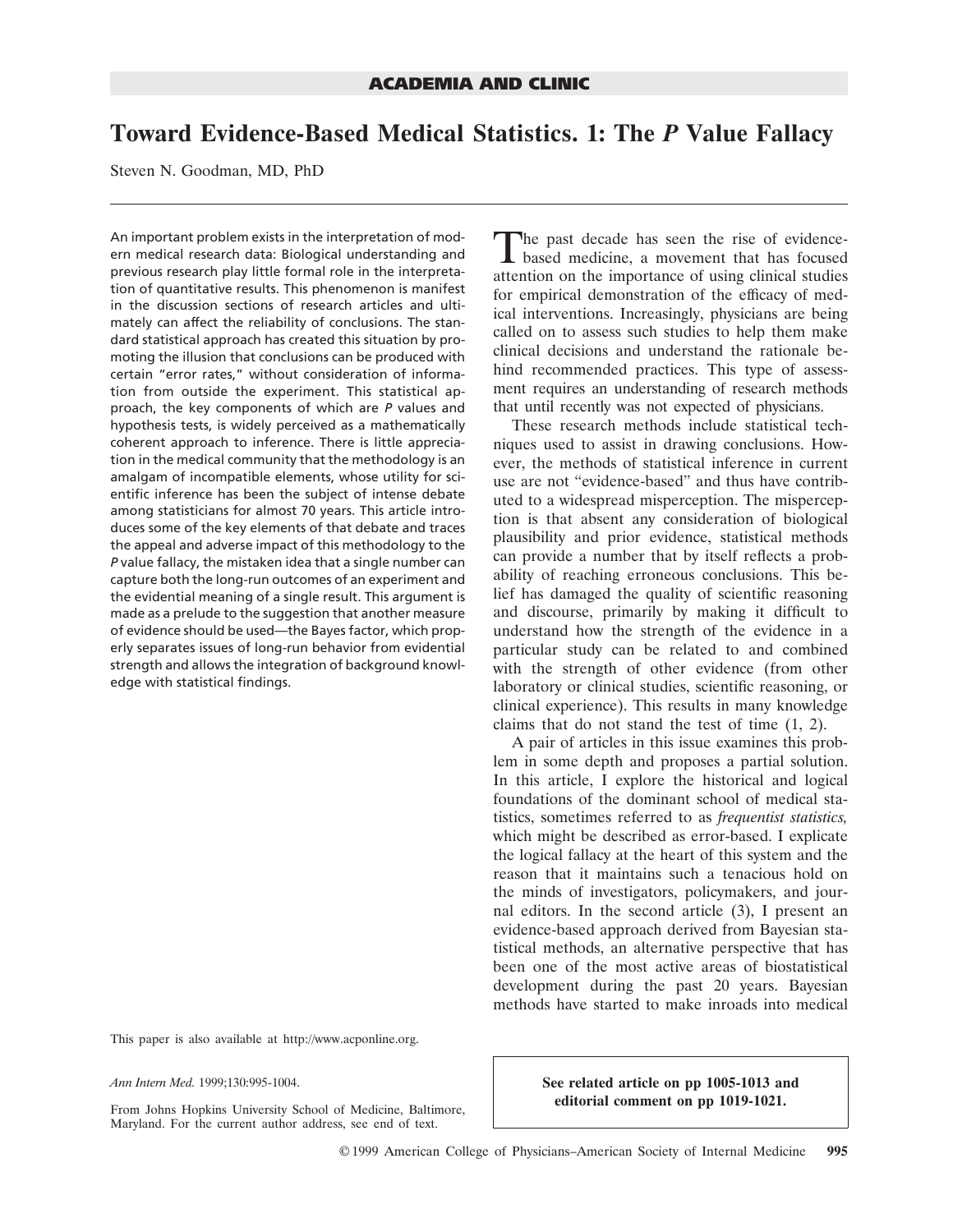

**Figure 1. The parallels between the processes of induction and deduction in medical inference (***top***) and statistical inference (***bottom***).**  $\Delta$  = treatment difference.

journals; *Annals,* for example, has included a section on Bayesian data interpretation in its Information for Authors section since 1 July 1997.

The perspective on Bayesian methods offered here will differ somewhat from that in previous presentations in other medical journals. It will focus not on the controversial use of these methods in measuring "belief" but rather on how they measure the weight of quantitative evidence. We will see how reporting an index called the *Bayes factor* (which in its simplest form is also called a *likelihood ratio*) instead of the *P* value can facilitate the integration of statistical summaries and biological knowledge and lead to a better understanding of the role of scientific judgment in the interpretation of medical research.

#### **An Example of the Problem**

A recent randomized, controlled trial of hydrocortisone treatment for the chronic fatigue syndrome showed a treatment effect that neared the threshold for statistical significance,  $P = 0.06$  (4). The discussion section began, ". . . hydrocortisone treatment was associated with an improvement in symptoms... This is the first such study . . . to demonstrate improvement with a drug treatment of [the chronic fatigue syndrome]" (4).

What is remarkable about this paper is how unremarkable it is. It is typical of many medical research reports in that a conclusion based on the findings is stated at the beginning of the discussion. Later in the discussion, such issues as biological mechanism, effect magnitude, and supporting studies are presented. But a conclusion is stated before the actual discussion, as though it is derived directly from the results, a mere linguistic transformation of  $P = 0.06$ . This is a natural consequence of a statistical method that has almost eliminated our ability to distinguish between statistical results and scientific conclusions. We will see how this is a natural outgrowth of the "*P* value fallacy."

## **Philosophical Preliminaries**

To begin our exploration of the *P* value fallacy, we must consider the basic elements of reasoning. The process that we use to link underlying knowledge to the observed world is called *inferential reasoning,* of which there are two logical types: *deductive inference* and *inductive inference*. In deductive inference, we start with a given hypothesis (a statement about how nature works) and predict what we should see if that hypothesis were true. Deduction is objective in the sense that the predictions about what we will see are always true if the hypotheses are true. Its problem is that we cannot use it to expand our knowledge beyond what is in the hypotheses.

Inductive inference goes in the reverse direction: On the basis of what we see, we evaluate what hypothesis is most tenable. The concept of evidence is inductive; it is a measure that reflects back from observations to an underlying truth. The advantage of inductive reasoning is that our conclusions about unobserved states of nature are broader than the observations on which they are based; that is, we use this reasoning to generate new hypotheses and to learn new things. Its drawback is that we cannot be sure that what we conclude about nature is actually true, a conundrum known as the *problem of induction* (5–7).

From their clinical experience, physicians are acutely aware of the subtle but critical difference between these two perspectives. Enumerating the frequency of symptoms (observations) given the known presence of a disease (hypothesis) is a deductive process and can be done by a medical student with a good medical textbook (**Figure 1**, *top*). Much harder is the inductive art of differential diagnosis: specifying the likelihood of different diseases on the basis of a patient's signs, symptoms, and laboratory results. The deductions are more certain and "objective" but less useful than the inductions.

The identical issue arises in statistics. Under the assumption that two treatments are the same (that is, the hypothesis of no difference in efficacy is true), it is easy to calculate deductively the fre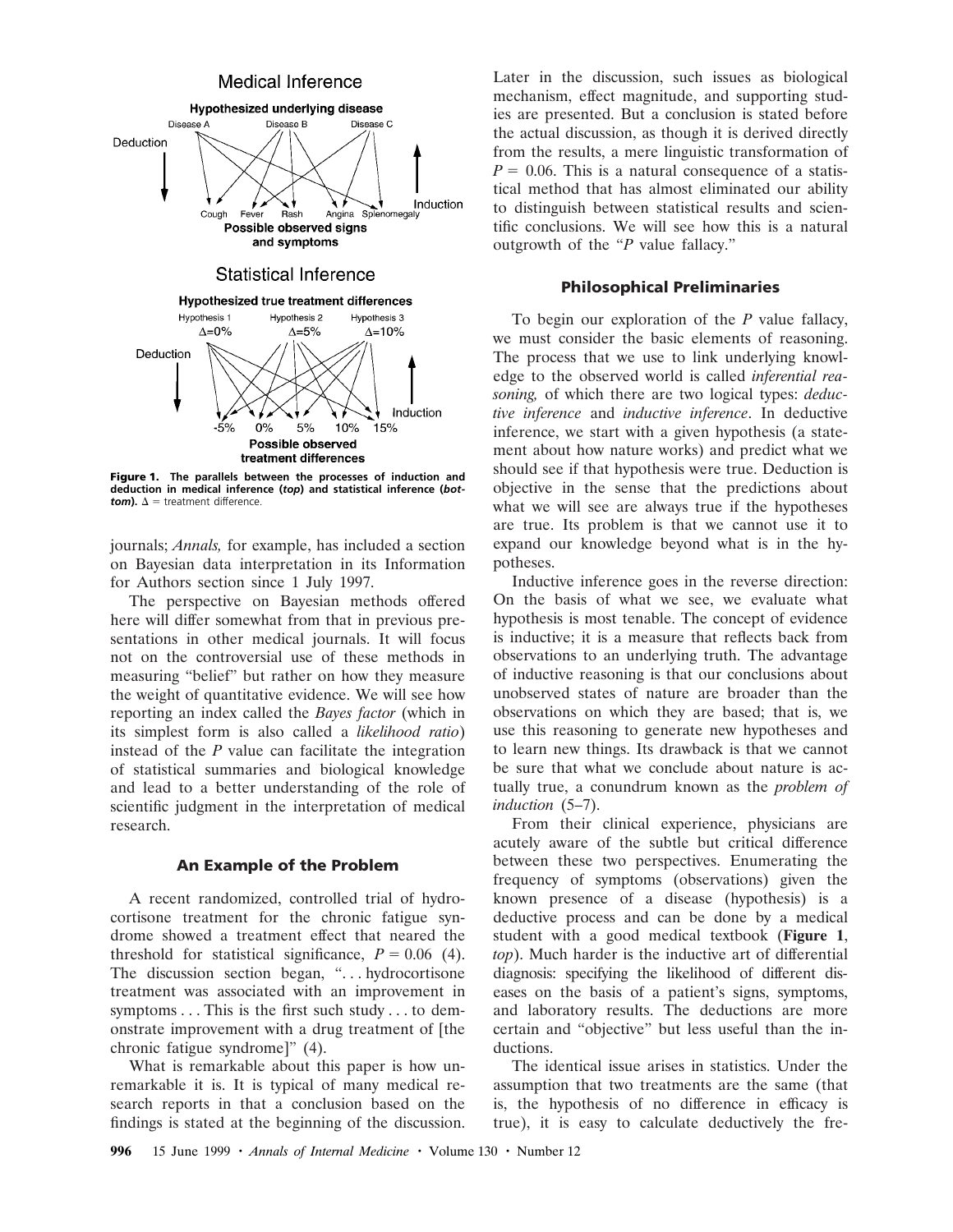quency of all possible outcomes that we could observe in a study (**Figure 1**, *bottom*). But once we observe a particular outcome, as in the result of a clinical trial, it is not easy to answer the more important inductive question, "How likely is it that the treatments are equivalent?"

In this century, philosophers have grappled with the problem of induction and have tried to solve or evade it in several ways. Karl Popper (8) proposed a philosophy of scientific practice that eliminated formal induction completely and used only the deductive elements of science: the prediction and falsification components. Rudolf Carnap tried an opposite strategy—to make the inductive component as logically secure as the deductive part (9, 10). Both were unsuccessful in producing workable models for how science could be conducted, and their failures showed that there is no methodologic solution to the problem of fallible scientific knowledge.

Determining which underlying truth is most likely on the basis of the data is a problem in inverse probability, or inductive inference, that was solved quantitatively more than 200 years ago by the Reverend Thomas Bayes. He withheld his discovery, now known as *Bayes theorem;* it was not divulged until 1762, 20 years after his death (11). **Figure 2** shows Bayes theorem in words.

As a mathematical equation, Bayes theorem is not controversial; it serves as the foundation for analyzing games of chance and medical screening tests. However, as a model for how we should think scientifically, it is criticized because it requires assigning a prior probability to the truth of an idea, a number whose objective scientific meaning is unclear (7, 10, 12). It is speculated that this may be why Reverend Bayes chose the more dire of the "publish or perish" options. It is also the reason why this approach has been tarred with the "subjective" label and has not generally been used by medical researchers.

### **Conventional (Frequentist) Statistical Inference**

Because of the subjectivity of the prior probabilities used in Bayes theorem, scientists in the 1920s and 1930s tried to develop alternative approaches to

| Prior odds of hypothesis being true<br>(before seeing data) | Subjective<br>component           |
|-------------------------------------------------------------|-----------------------------------|
| <b>Bayes Factor</b>                                         | Data<br>component<br>("evidence") |
| Final ("posterior") odds of null hypothesis being true      | Probability of<br>truth           |



**Figure 3. The bell-shaped curve represents the probability of every possible outcome under the null hypothesis.** Both  $\alpha$  (the type I error rate) and the P value are "tail areas" under this curve. The tail area for  $\alpha$  is set before the experiment, and a result can fall anywhere within it. The *P* value tail area is known only after a result is observed, and, by definition, the result will always lie on the border of that area.

statistical inference that used only deductive probabilities, calculated with mathematical formulas that described (under certain assumptions) the frequency of all possible experimental outcomes if an experiment were repeated many times (10). Methods based on this "frequentist" view of probability included an index to measure the strength of evidence called the *P* value*,* proposed by R.A. Fisher in the 1920s (13), and a method for choosing between hypotheses, called a hypothesis test, developed in the early 1930s by the mathematical statisticians Jerzy Neyman and Egon Pearson (14). These two methods were incompatible but have become so intertwined that they are mistakenly regarded as part of a single, coherent approach to statistical inference (6, 15, 16).

#### **The** *P* **Value**

The *P* value is defined as the probability, under the assumption of no effect or no difference (the *null hypothesis*), of obtaining a result equal to or more extreme than what was actually observed (**Figure 3**). Fisher proposed it as an informal index to be used as a measure of discrepancy between the data and the null hypothesis. It was not part of a formal inferential method. Fisher suggested that it be used as part of the fluid, non-quantifiable process of drawing conclusions from observations, a process that included combining the *P* value in some unspecified way with background information (17).

It is worth noting one widely prevalent and particularly unfortunate misinterpretation of the *P* value (18–21). Most researchers and readers think that a *P* value of 0.05 means that the null hypothesis has a probability of only 5%. In my experience **Figure 2.** Bayes theorem, in words. The same is teaching many academic physicians, when physi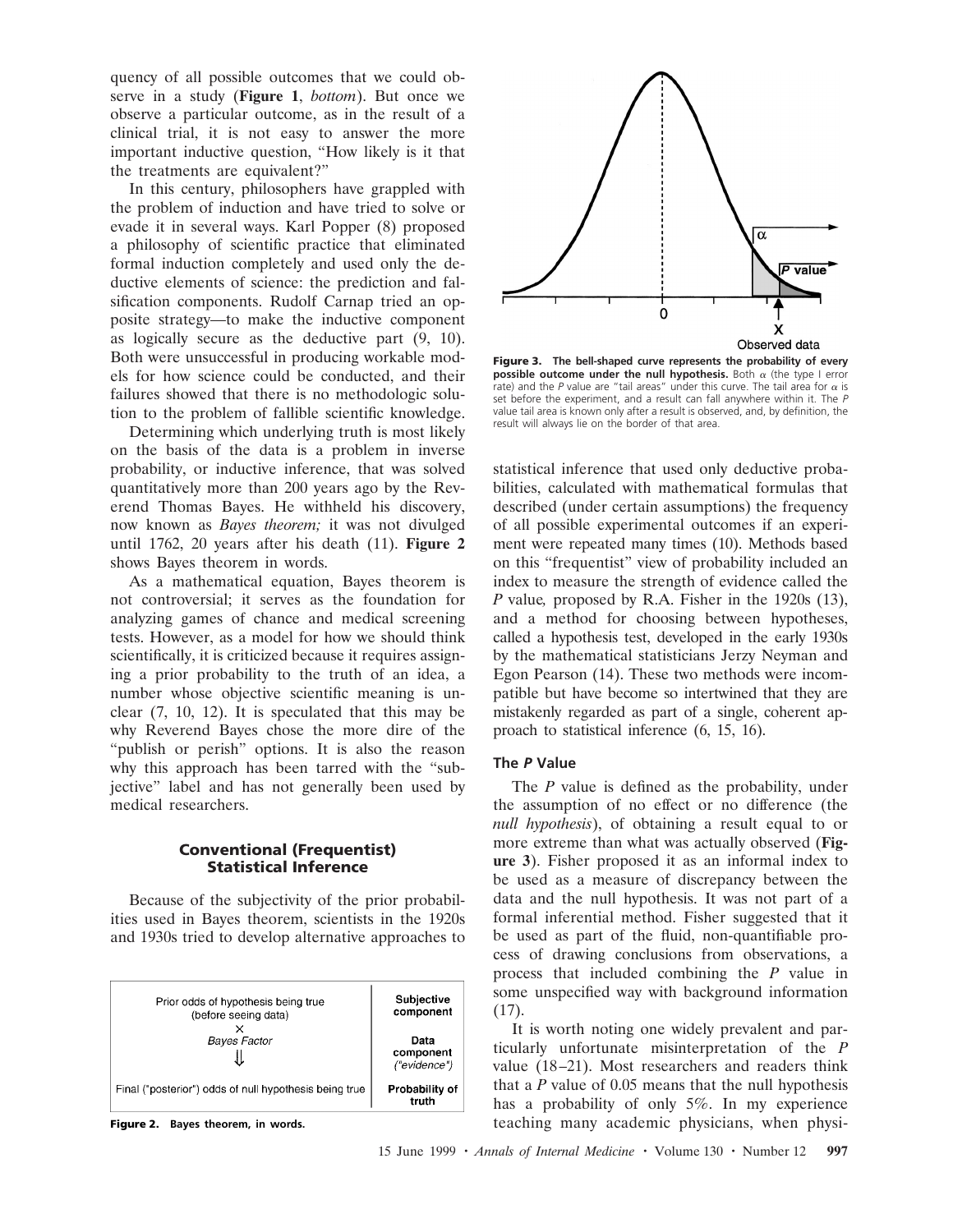cians are presented with a single-sentence summary of a study that produced a surprising result with  $P = 0.05$ , the overwhelming majority will confidently state that there is a 95% or greater chance that the null hypothesis is incorrect. This is an understandable but categorically wrong interpretation because the *P* value is calculated on the assumption that the null hypothesis is true. It cannot, therefore, be a direct measure of the probability that the null hypothesis is false. This logical error reinforces the mistaken notion that the data alone can tell us the probability that a hypothesis is true. Innumerable authors have tried to correct this misunderstanding (18, 20). Diamond and Forrester (19) reanalyzed several large clinical trials, and Brophy and Joseph (22) revisited the GUSTO (Global Use of Streptokinase and tPA for Occluded Coronary Arteries) trial to show that the final probability of no effect, which can be calculated only with Bayesian methods, can differ greatly from the *P* value. However, serious as that issue is, this article will focus on the subtler and more vexing problems created by using the *P* value as it was originally intended: as a measure of inductive evidence.

When it was proposed, some scientists and statisticians attacked the logical basis and practical utility of Fisher's *P* value (23, 24). Perhaps the most powerful criticism was that it was a measure of evidence that did not take into account the size of the observed effect. A small effect in a study with large sample size can have the same *P* value as a large effect in a small study. This criticism is the foundation for today's emphasis on confidence intervals rather than *P* values (25–28). Ironically, the *P* value was effectively immortalized by a method designed to supplant it: the hypothesis testing approach of Neyman and Pearson.

## **Hypothesis Tests**

Neyman and Pearson saw Fisher's *P* value as an incomplete answer to the problem of developing an inferential method without Bayes theorem. In their hypothesis test, one poses *two* hypotheses about nature: a null hypothesis (usually a statement that there is a null effect) and an alternative hypothesis, which is usually the opposite of the null hypothesis (for example, that there is a nonzero effect). The outcome of a hypothesis test was to be a behavior, not an inference: to reject one hypothesis and accept the other, solely on the basis of the data. This puts the researcher at risk for two types of errors behaving as though two therapies differ when they are actually the same (also known as a *false-positive result,* a *type I error,* or an  $\alpha$  *error* [Figure 3]) or concluding that they are the same when in fact they differ (also known as a *false-negative result,* a *type II error,* or a  $\beta$  *error*).

This approach has the appeal that if we assume an underlying truth, the chances of these errors can be calculated with mathematical formulas, deductively and therefore "objectively." Elements of judgment were intended to be used in the hypothesis test: for example, the choice of false-negative and falsepositive error rates on the basis of the relative seriousness of the two types of error (12, 14, 29). Today, these judgments have unfortunately disappeared.

The hypothesis test represented a dramatic change from previous methods in that it was a procedure that essentially dictated the actions of the researcher. Mathematically and conceptually, it was an enormous step forward, but as a model for scientific practice, it was problematic. In particular, it did not include a measure of evidence; no number reflected back from the data to the underlying hypotheses. The reason for this omission was that any inductive element would inevitably lead back to Bayes theorem, which Neyman and Pearson were trying to avoid. Therefore, they proposed another goal of science: not to reason inductively in single experiments but to use deductive methods to limit the number of mistakes made over many different experiments. In their words (14),

no test based upon a theory of probability can by itself provide any valuable evidence of the truth or falsehood of a hypothesis.

But we may look at the purpose of tests from another viewpoint. Without hoping to know whether each separate hypothesis is true or false, we may search for rules to govern our behaviour with regard to them, in following which we insure that, in the long run of experience, we shall not often be wrong.

It is hard to overstate the importance of this passage. In it, Neyman and Pearson outline the price that must be paid to enjoy the purported benefits of objectivity: We must abandon our ability to measure evidence, or judge truth, in an individual experiment. In practice, this meant reporting only whether or not the results were statistically significant and acting in accordance with that verdict. Many might regard this as profoundly nonscientific, yet this procedure is often held up as a paradigm of the scientific method.

Hypothesis tests are equivalent to a system of justice that is not concerned with which individual defendant is found guilty or innocent (that is, "whether each separate hypothesis is true or false") but tries instead to control the overall number of incorrect verdicts (that is, "in the long run of experience, we shall not often be wrong"). Controlling mistakes in the long run is a laudable goal, but just as our sense of justice demands that individual persons be correctly judged, scientific intuition says that we should try to draw the proper conclusions from individual studies.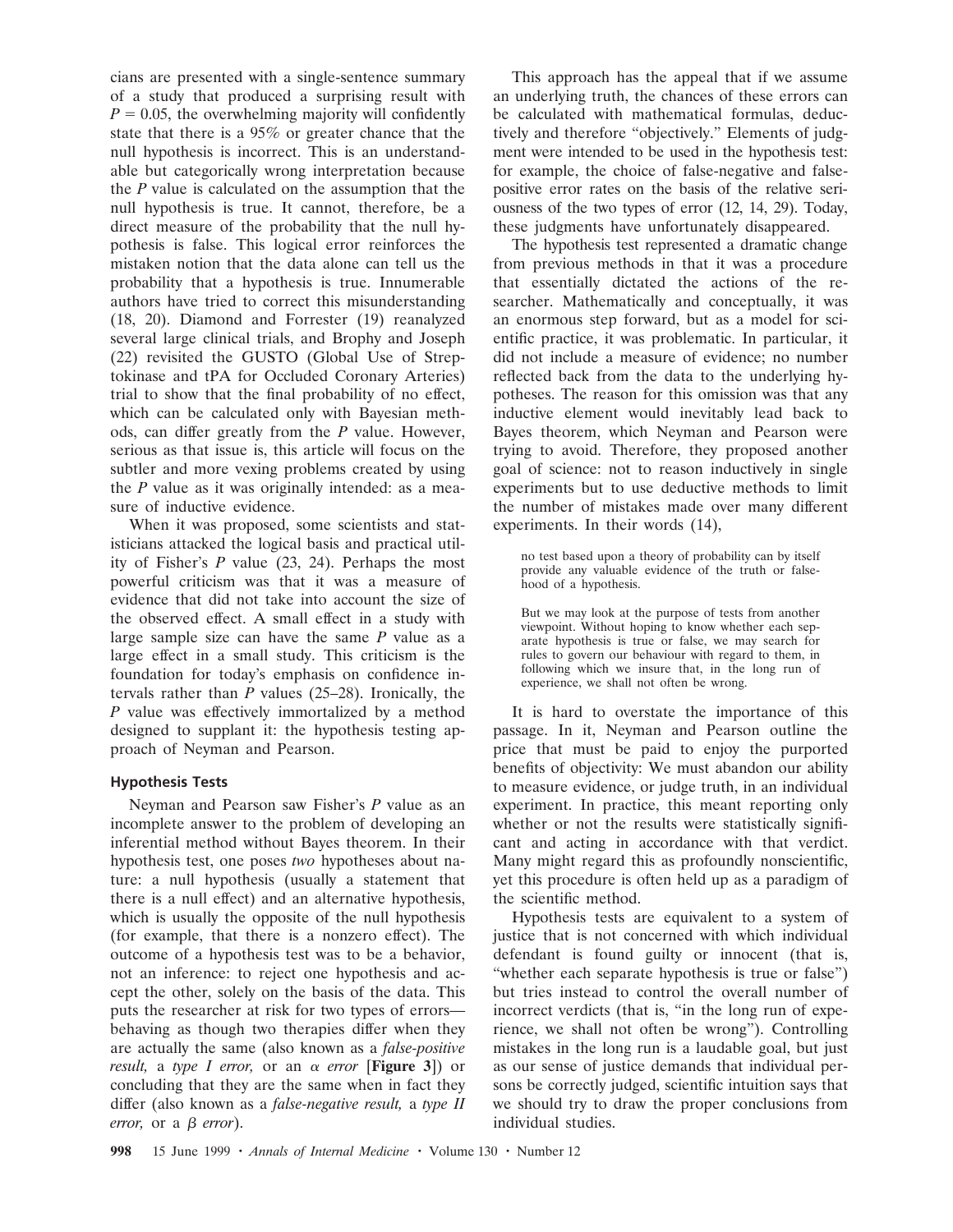The hypothesis test approach offered scientists a Faustian bargain—a seemingly automatic way to limit the number of mistaken conclusions in the long run, but only by abandoning the ability to measure evidence and assess truth from a single experiment. It is doubtful that hypothesis tests would have achieved their current degree of acceptance if something had not been added that let scientists mistakenly think they could avoid that trade-off. That something turned out to be Fisher's "*P* value," much to the dismay of Fisher, Neyman, Pearson, and many experts on statistical inference who followed.

## **The** *P* **Value "Solution"**

How did the *P* value seem to solve an insoluble problem? It did so in part by appearing to be a measure of evidence in a single experiment that did not violate the long-run logic of the hypothesis test. **Figure 3** shows how similar the *P* value and the  $\alpha$ value (the false-positive error rate) appear. Both are tail-area probabilities under the null hypothesis. The tail area corresponding to the false-positive error rate  $(\alpha)$  of the hypothesis test is fixed before the experiment begins (almost always at 0.05), whereas the *P* value tail area starts from a point determined by the data. Their superficial similarity makes it easy to conclude that the *P* value is a special kind of false-positive error rate, specific to the data in hand. In addition, using Fisher's logic that the *P* value measured how severely the null hypothesis was contradicted by the data (that is, it could serve as a measure of evidence against the null hypothesis), we have an index that does double duty. It seems to be a Neyman–Pearson data-specific, false-positive error rate and a Fisher measure of evidence against the null hypothesis (6, 15, 17).

A typical passage from a standard biostatistics text, in which the type I error rate is called a "significance level," shows how easily the connection between the *P* value and the false-positive error rate is made (30):

The statement " $P < 0.01$ " indicates that the discrepancy between the sample mean and the null hypothesis mean is significant even if such a conservative significance level as 1 percent is adopted. The statement " $P = 0.006$ " indicates that the result is significant at any level up to 0.6 percent.

The plausibility of this dual evidence/error-rate interpretation is bolstered by our intuition that the more evidence our conclusions are based on, the less likely we are to be in error. This intuition is correct, but the question is whether we can use a single number, a probability, to represent both the strength of the evidence against the null hypothesis

and the frequency of false-positive error under the null hypothesis. If so, then Neyman and Pearson must have erred when they said that we could not both control long-term error rates and judge whether conclusions from individual experiments were true. But they were not wrong; it is not logically possible.

#### **The** *P* **Value Fallacy**

The idea that the *P* value can play both of these roles is based on a fallacy: that an event can be viewed simultaneously both from a long-run and a short-run perspective. In the long-run perspective, which is error-based and deductive, we group the observed result together with other outcomes that might have occurred in hypothetical repetitions of the experiment. In the "short run" perspective, which is evidential and inductive, we try to evaluate the meaning of the observed result from a single experiment. If we could combine these perspectives, it would mean that inductive ends (drawing scientific conclusions) could be served with purely deductive methods (objective probability calculations).

These views are not reconcilable because a given result (the short run) can legitimately be included in many different long runs. A classic statistical puzzle demonstrating this involves two treatments, A and B, whose effects are contrasted in each of six patients. Treatment A is better in the first five patients and treatment B is superior in the sixth patient. Adopting Royall's formulation (6), let us imagine that this experiment were conducted by two investigators, each of whom, unbeknownst to the other, had a different plan for the experiment. An investigator who originally planned to study six patients would calculate a *P* value of 0.11, whereas one who planned to stop as soon as treatment B was preferred (up to a maximum of six patients) would calculate a *P* value of 0.03 (Appendix). We have the same patients, the same treatments, and the same outcomes but two very different *P* values (which might produce different conclusions), which differ only because the experimenters have different mental pictures of what the results could be if the experiment were repeated. A confidence interval would show this same behavior.

This puzzling and disturbing result comes from the attempt to describe long-run behavior and shortrun meaning by using the same number. **Figure 4** illustrates all of the outcomes that could have occurred under the two investigators' plans for the experiment: that is, in the course of the long run of each design. The long runs of the two designs differ greatly and in fact have only two possible results in common: the observed one and the six treatment A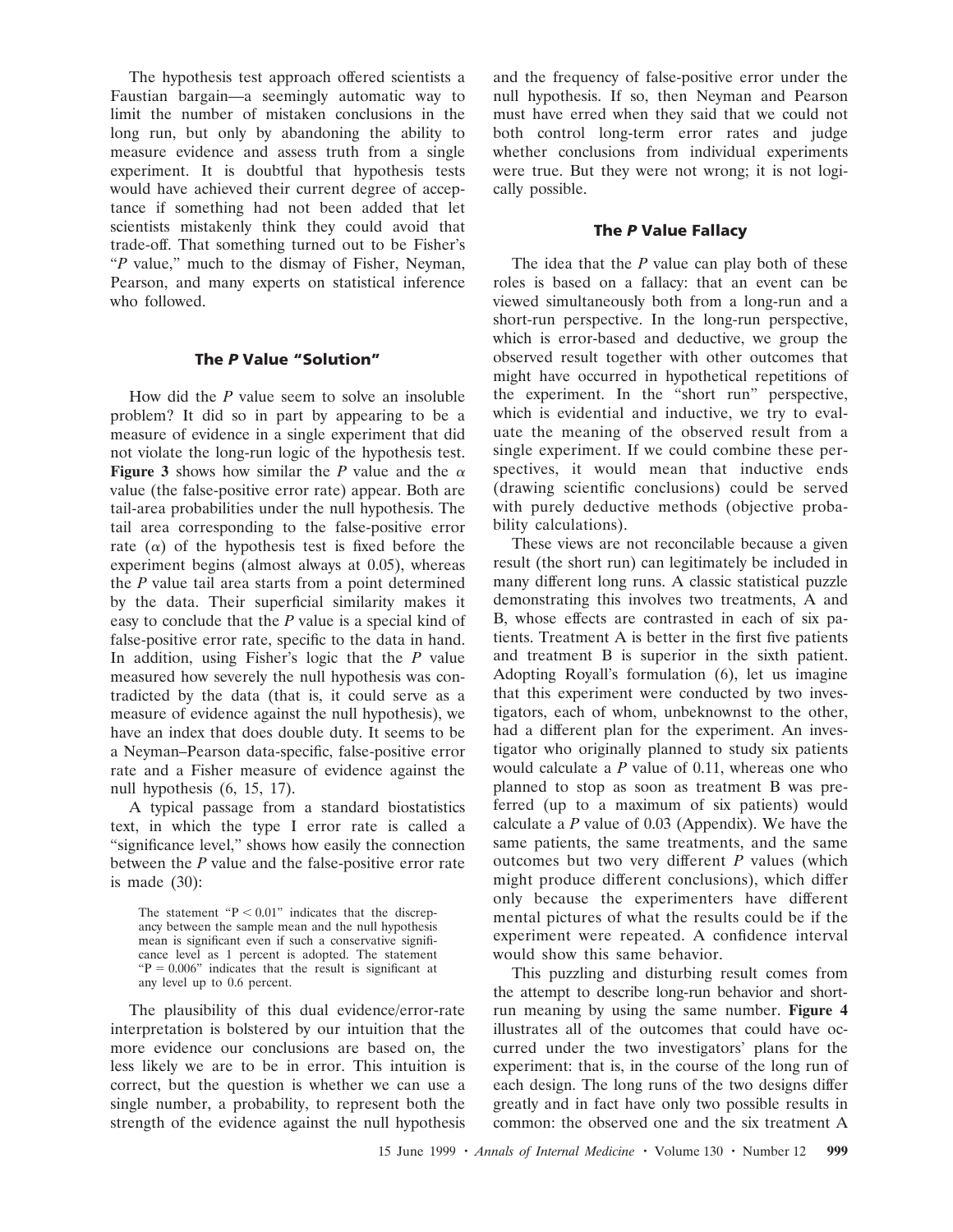

**Figure 4. Possible outcomes of two hypothetical trials in six patients (Appendix).** The only possible overlapping results are the observed data and the result in which treatment A was preferred in all patients.

preferences. When we group the observed result with results from the different long runs, we get two different *P* values (Appendix).

Another way to explain the *P* value fallacy is that a result cannot at the same time be an anonymous (interchangeable) member of a group of results (the long-run view) and an identifiable (unique) member (the short-run view) (6, 15, 31). In my second article in this issue, we will see that if we stick to the short-run perspective when measuring evidence, identical data produce identical evidence regardless of the experimenters' intentions.

Almost every situation in which it is difficult to calculate the "correct" *P* value is grounded in this fundamental problem. The *multiple comparisons debate* is whether a comparison should be considered part of a group of all comparisons made (that is, as an anonymous member) or separately (as an identifiable member) (32–35). The controversy over how to cite a *P* value when a study is stopped because of a large treatment effect is about whether we consider the result alone or as part of all results that might have arisen from such monitoring (36–39). In a trial of extracorporeal membrane oxygenation in infants, a multitude of *P* values were derived from the same data (40). This problem also has implications for the design of experiments. Because frequentist inference requires the "long run" to be unambiguous, frequentist designs need to be rigid (for example, requiring fixed sample sizes and prespecified stopping rules), features that many regard as requirements of science rather than as artifacts of a particular inferential philosophy.

The *P* value, in trying to serve two roles, serves neither one well. This is seen by examining the statement that "a result with  $P = 0.05$  is in a group of outcomes that has a 5% chance of oc-

curring under the null hypothesis." Although that is literally the case, we know that the result is not just *in* that group (that is, anonymous); we know where it is, and we know that it is the most probable member (that is, it is identifiable). It is *in* that group in the same way that a student who ranks 10 out of 100 is *in* the top 10% of the class, or one who ranks 20th is *in* the top 20% (15). Although literally true, these statements are deceptive because they suggest that a student could be anywhere in a top fraction when we know he or she is at the lowest level of that top group. This same property is part of what makes the *P* value an inappropriate measure of evidence against the null hypothesis. As will be explored in some depth in the second article, the evidential strength of a result with a *P* value of 0.05 is actually much weaker than the number 0.05 suggests.

If the *P* value fallacy were limited to the realm of statistics, it would be a mere technical footnote, hardly worth an extended exposition. But like a single gene whose abnormality can disrupt the functioning of a complex organism, the *P* value fallacy allowed the creation of a method that amplified the fallacy into a conceptual error that has profoundly influenced how we think about the process of science and the nature of scientific truth.

## **Creation of a Combined Method**

The structure of the *P* value and the subtlety of the fallacy that it embodied enabled the combination of the hypothesis test and *P* value approaches. This combination method is characterized by setting the type I error rate (almost always 5%) and power (almost always  $\geq 80\%$ ) before the experiment, then calculating a *P* value and rejecting the null hypothesis if the *P* value is less than the preset type I error rate.

The combined method appears, completely deductively, to associate a probability (the *P* value) with the null hypothesis within the context of a method that controls the chances of errors. The key word here is *probability*, because a probability has an absoluteness that overwhelms caveats that it is not a probability of truth or that it should not be used mechanically. Such features as biological plausibility, the cogency of the theory being tested, and the strength of previous results all become mere side issues of unclear relevance. None of these change the probability, and the probability does not need them for interpretation. Thus, we have an objective inference calculus that manufactures conclusions seemingly without paying Neyman and Pearson's price (that is, that it not be used to draw conclusions from individual studies) and without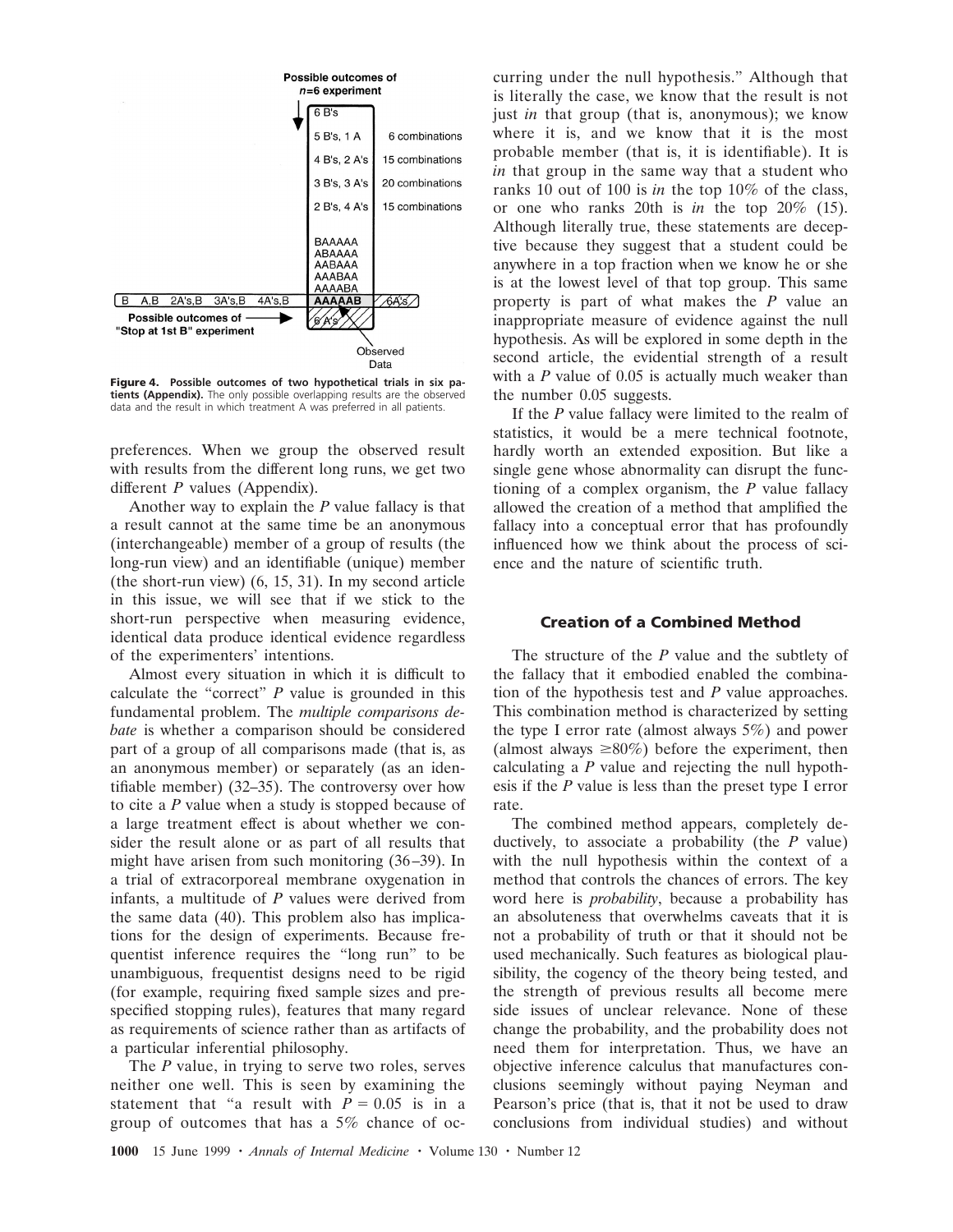Fisher's flexibility (that is, that background knowledge be incorporated).

In didactic articles in the biomedical literature, the fusion of the two approaches is so complete that sometimes no combination is recognized at all; the *P* value is identified as equivalent to the chance of a false-positive error. In a tutorial on statistics for surgeons, under the unwittingly revealing subheading of "Errors in statistical inference," we are told that "Type I error is incurred if  $H_0$  [the null hypothesis] is falsely rejected, and the probability of this corresponds to the familiar P-value" (41).

The originators of these approaches—Fisher, Neyman, and Pearson—were acutely aware of the implications of their methods for science, and while they each fought for their own approaches in a debate characterized by rhetorical vehemence and sometimes personal attacks (15, 16), neither side condoned the combined method. However, the two approaches somehow were blended into a received method whose internal inconsistencies and conceptual limitations continue to be widely ignored. Many sources on statistical theory make the distinctions outlined here (42–45), but in applied texts and medical journals, the combined method is typically presented anonymously as an abstract mathematical truth, rarely with a hint of any controversy. Of note, because the combined method is not a coherent body of ideas, it has been adapted in different forms in diverse applied disciplines, such as psychology, physics, economics, and genetic epidemiology (16).

A natural question is, What drove this method to be so widely promoted and accepted within medicine and other disciplines? Although the scholarship addressing that question is not yet complete, recent books by Marks (46), Porter (47), Matthews (48), and Gigerenzer and colleagues (16) have identified roles for both scientific and sociologic forces. It is a complex story, but the basic theme is that therapeutic reformers in academic medicine and in government, along with medical researchers and journal editors, found it enormously useful to have a quantitative methodology that ostensibly generated conclusions independent of the persons performing the experiment. It was believed that because the methods were "objective," they necessarily produced reliable, "scientific" conclusions that could serve as the bases for therapeutic decisions and government policy.

This method thus facilitated a subtle change in the balance of medical authority from those with knowledge of the biological basis of medicine toward those with knowledge of quantitative methods, or toward the quantitative results alone, as though the numbers somehow spoke for themselves. This is manifest today in the rise of the evidence-based medicine paradigm, which occasionally raises hackles by suggesting that information about biological

mechanisms does not merit the label "evidence" when medical interventions are evaluated  $(49-51)$ .

## **Implications for Interpretation of Medical Research**

This combined method has resulted in an automaticity in interpreting medical research results that clinicians, statisticians, and methodology-oriented researchers have decried over the years (18, 52–68). As A.W.F. Edwards, a statistician, geneticist, and protégé of R.A. Fisher, trenchantly observed,

What used to be called judgment is now called prejudice, and what used to be called prejudice is now called a null hypothesis . . . it is dangerous nonsense (dressed up as the 'scientific method') and will cause much trouble before it is widely appreciated as such (69).

Another statistician worried about the "unintentional brand of tyranny" that statistical procedures exercise over other ways of thinking (70).

The consequence of this "tyranny" is weakened discussion sections in research articles, with background information and previous empirical evidence integrated awkwardly, if at all, with the statistical results. A recent study of randomized, controlled trials reported in major medical journals showed that very few referred to the body of previous evidence from such trials in the same field (71). This is the natural result of a methodology that suggests that each study alone generates conclusions with certain error rates instead of adding evidence to that provided by other sources and other studies.

The example presented at the start of this article was not chosen because it was unusually flawed but because it was a typical example of how this problem manifests in the medical literature. The statement that there was a relation between hydrocortisone treatment and improvement of the chronic fatigue syndrome was a knowledge claim, an inductive inference. To make such a claim, a bridge must be constructed between " $P = 0.06$ " and "treatment" was associated with improvement in symptoms." That bridge consists of everything that the authors put into the latter part of their discussion: the magnitude of the change (small), the failure to change other end points, the absence of supporting studies, and the weak support for the proposed biological mechanism. Ideally, all of this other information should have been combined with the modest statistical evidence for the main end point to generate a conclusion about the likely presence or absence of a true hydrocortisone effect. The authors did recommend against the use of the treatment, primarily because the risk for adrenal suppression could outweigh the small beneficial effect, but the claim for the benefit of hydrocortisone remained.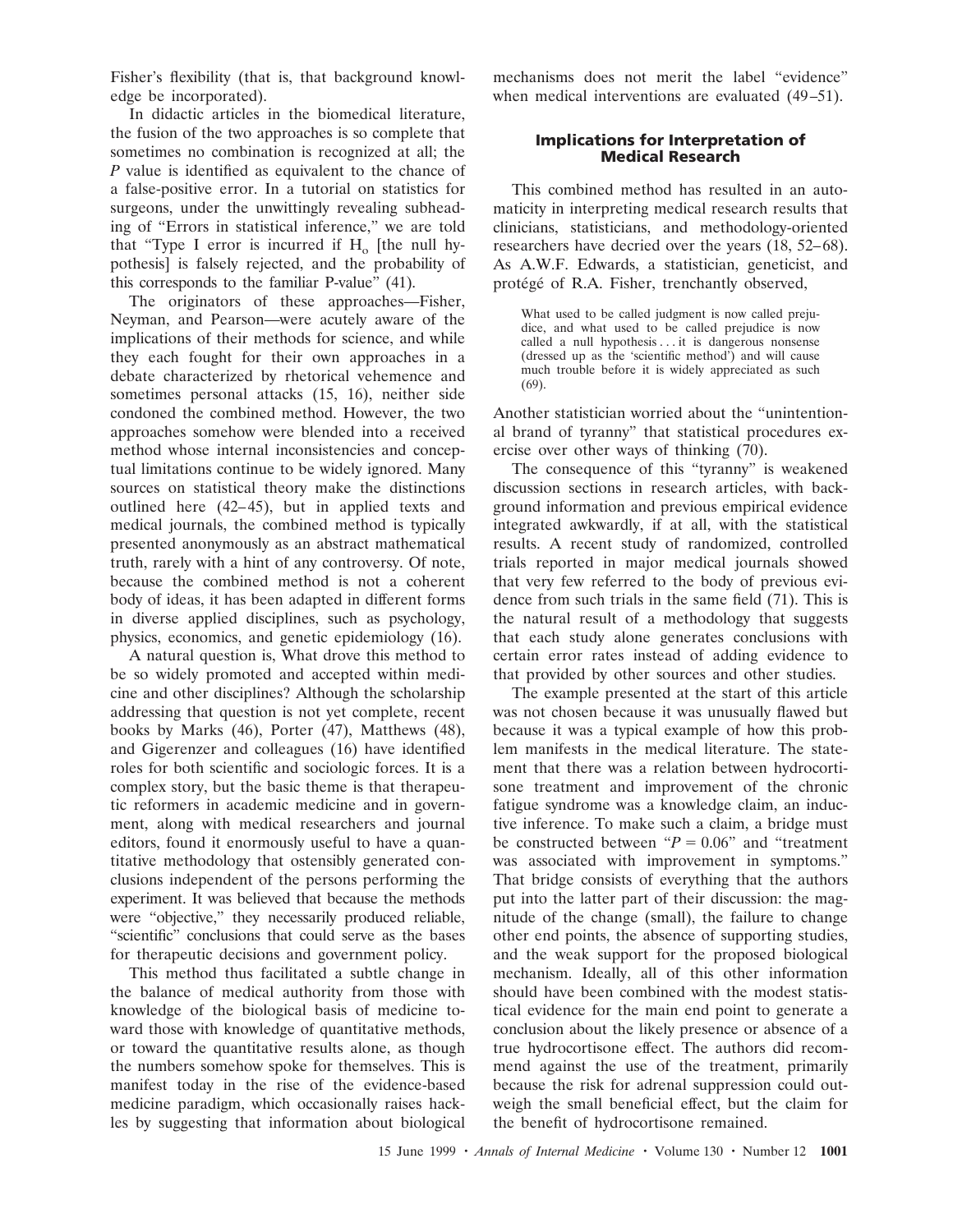Another interesting feature of that presentation was that the magnitude of the *P* value seemed to play almost no role. The initial conclusion was phrased no differently than if the *P* value had been less than 0.001. This omission is the legacy of the hypothesis test component of the combined method of inference. The authors (and journal) are to be lauded for not hewing rigidly to hypothesis test logic, which would dismiss the *P* value of 0.06 as nonsignificant, but if one does not use the hypothesis test framework, conclusions must incorporate the graded nature of the evidence. Unfortunately, even Fisher could offer little guidance on how the size of a *P* value should affect a conclusion, and neither has anyone else. In contrast, we will see in the second article how Bayes factors offer a natural way to incorporate different grades of evidence into the formation of conclusions.

In practice, what is most often done to make the leap from evidence to inference is that different verbal labels are assigned to *P* values, a practice whose incoherence is most apparent when the "significance" verdict is not consistent with external evidence or the author's beliefs. If a *P* value of 0.12 is found for an a priori unsuspected difference, an author often says that the groups are "equivalent" or that there was "no difference." But the same *P* value found for an expected difference results in the use of words such as "trend" or "suggestion," a claim that the study was "not significant because of small sample size," or an intensive search for alternative explanations. On the other hand, an unexpected result with a *P* value of 0.01 may be declared a statistical fluke arising from data dredging or perhaps uncontrolled confounding. Perhaps worst is the practice that is most common: accepting at face value the significance verdict as a binary indicator of whether or not a relation is real. What drives all of these practices is a perceived need to make it appear that conclusions are being drawn directly from the data, without any external influence, because direct inference from data to hypothesis is thought to result in mistaken conclusions only rarely and is therefore regarded as "scientific." This idea is reinforced by a methodology that puts numbers—a stamp of legitimacy—on that misguided approach.

Many methodologic disputes in medical research, such as those around multiple comparisons, whether a hypothesis was thought of before or after seeing the data, whether an endpoint is primary or secondary, or how to handle multiple looks at accumulating data, are actually substantive scientific disagreements that have been converted into pseudostatistical debates. The technical language and substance of these debates often exclude the investigators who may have the deepest insight into the biological issues. A vivid example is found in a recent series of

articles reporting on a U.S. Food and Drug Administration committee debate on the approval of carvedilol, a cardiovascular drug, in which the discussion focused on whether (and which) statistical "rules" had been broken  $(72-74)$ . Assessing and debating the cogency of disparate real-world sources of laboratory and clinical evidence are the heart of science, and conclusions can be drawn only when that assessment is combined with statistical results. The combination of hypothesis testing and *P* values offers no way to accomplish this critical task.

### **Proposed Solutions**

Various remedies to the problems discussed thus far have been proposed  $(18, 52-67)$ . Most involve more use of confidence intervals and various allotments of common sense. Confidence intervals, derived from the same frequentist mathematics as hypothesis tests, represent the range of effects that are "compatible with the data." Their chief asset is that, ideally, they push us away from the automaticity of *P* values and hypothesis tests by promoting a consideration of the size of the observed effect. They are cited more often in medical research reports today than in the past, but their impact on the interpretation of research is less clear. Often, they are used simply as surrogates for the hypothesis test (75); researchers simply see whether they include the null effect rather than consider the clinical implications of the full range of likely effect size. The few efforts to eliminate *P* values from journals in favor of confidence intervals have not generally been successful, indicating that researchers' need for a measure of evidence remains strong and that they often feel lost without one (76, 77). But confidence intervals are far from a panacea; they embody, albeit in subtler form, many of the same problems that afflict current methods (78), the most important being that they offer no mechanism to unite external evidence with that provided by an experiment. Thus, although confidence intervals are a step in the right direction, they are not a solution to the most serious problem created by frequentist methods. Other recommended solutions have included likelihood or Bayesian methods (6, 19, 20, 79–84). The second article will explore the use of Bayes factor—the Bayesian measure of evidence and show how this approach can change not only the numbers we report but, more important, how we think about them.

## **A Final Note**

Some of the strongest arguments in support of standard statistical methods is that they are a great improvement over the chaos that preceded them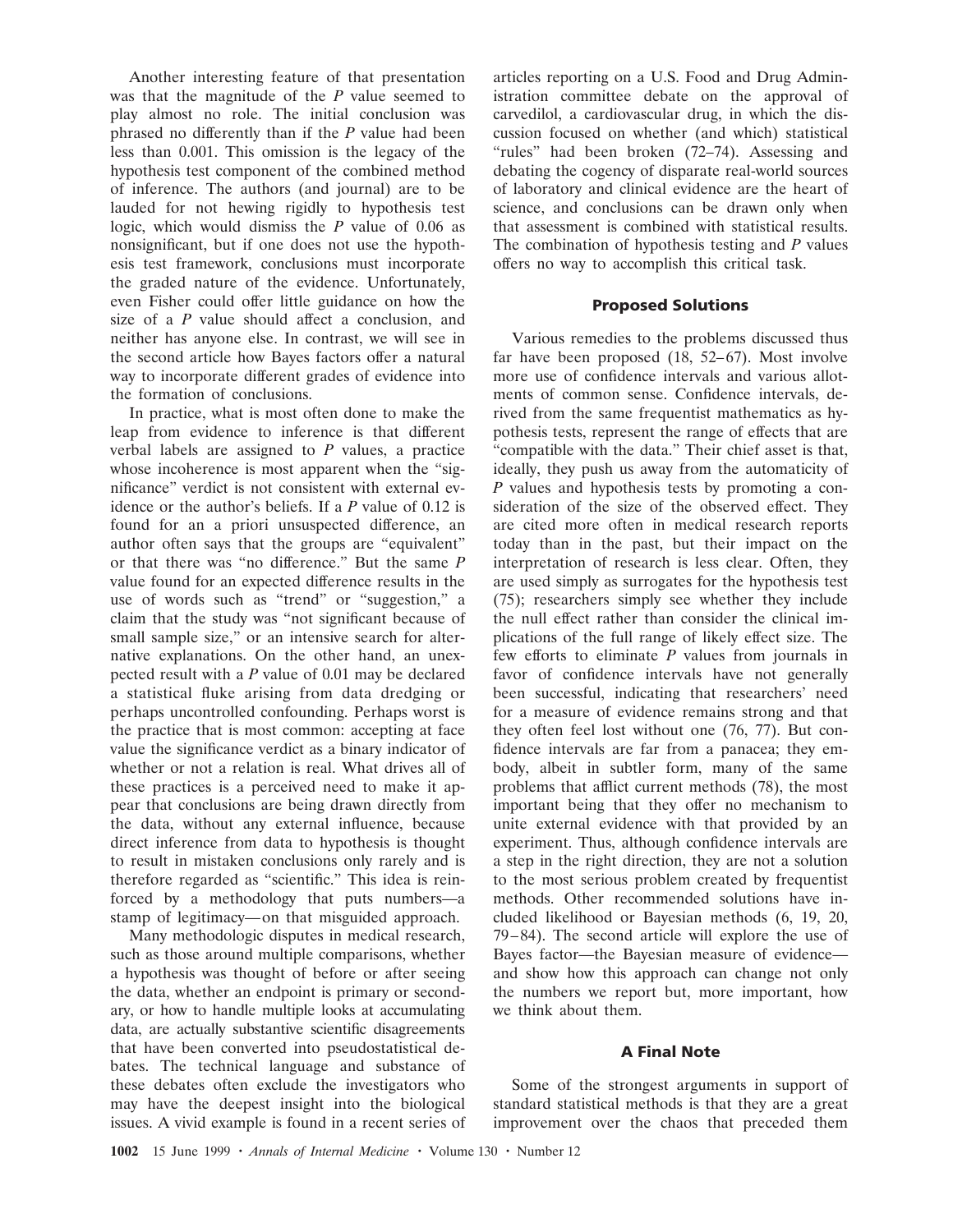and that they have proved enormously useful in practice. Both of these are true, in part because statisticians, armed with an understanding of the limitations of traditional methods, interpret quantitative results, especially *P* values, very differently from how most nonstatisticians do (67, 85, 86). But in a world where medical researchers have access to increasingly sophisticated statistical software, the statistical complexity of published research is increasing (87–89), and more clinical care is being driven by the empirical evidence base, a deeper understanding of statistics has become too important to leave only to statisticians.

## **Appendix: Calculation of** *P* **Value in a Trial Involving Six Patients**

*Null hypothesis:* Probability that treatment A is better =  $1/2$ 

*The*  $n = 6$  *design:* The probability of the observed result (one treatment B success and five treatment A successes) is  $6 \times (1/2) \times (1/2)^5$ . The factor "6" appears because the success of treatment B could have occurred in any of the six patients. The more extreme result would be the one in which treatment A was superior in all six patients, with a probability (under the null hypothesis) of  $(1/2)^6$ . The one-sided *P* value is the sum of those two probabilities:

$$
\underbrace{6 \frac{1}{2}^{5} \frac{1}{2}}_{\text{Probability}} + \underbrace{1}{2}^{6} = 0.11
$$
\nProbability of "more extreme" observed data data data

*"Stop at first treatment B preference" design:* The possible results of such an experiment would be either a single instance of preference for treatment B or successively more preferences for treatment A, followed by a case of preference for treatment B, up to a total of six instances. With the same data as before, the probability of the observed result of 5 treatment A preferences  $-1$  treatment B preference would be  $(1/2)^5 \times (1/2)$  (without the factor of "6" because the preference for treatment B must always fall at the end) and the more extreme result would be six preferences for treatment As, as in the other design. The one-sided *P* value is:

$$
\frac{1}{2} \frac{1}{2} + \frac{1}{2} = 0.03
$$
  
Probability  
of  
observed data  
data  
data

*Requests for Reprints:* Steven Goodman, MD, PhD, Johns Hopkins University, 550 North Broadway, Suite 409, Baltimore, MD 21205; e-mail, sgoodman@jhu.edu.

#### **References**

- **1. Simon R, Altman DG.** Statistical aspects of prognostic factor studies in oncology [Editorial]. Br J Cancer. 1994;69:979-85.
- 2. Tannock IF. False-positive results in clinical trials: multiple significance tests and the problem of unreported comparisons. J Natl Cancer Inst. 1996;88: 206-7.
- **3. Goodman SN.** Toward evidence-based medical statistics. 2: The Bayes factor. Ann Intern Med. 1999;130:1005-13.
- **4. McKenzie R, O'Fallon A, Dale J, Demitrack M, Sharma G, Deloria M, et al.** Low-dose hydrocortisone for treatment of chronic fatigue syndrome: a randomized controlled trial. JAMA. 1998;280:1061-6.
- **5. Salmon WC.** The Foundations of Scientific Inference. Pittsburgh: Univ of Pittsburgh Pr; 1966.
- **6. Royall R.** Statistical Evidence: A Likelihood Primer. Monographs on Statistics and Applied Probability #71. London: Chapman and Hall; 1997.
- 7. Hacking I. The Emergence of Probability: A Philosophical Study of Early Ideas about Probability, Induction and Statistical Inference. Cambridge, UK: Cambridge Univ Pr; 1975.
- **8. Popper K.** The Logic of Scientific Discovery. New York: Harper & Row; 1934:59. **9. Carnap R.** Logical Foundations of Probability. Chicago: Univ of Chicago Pr; 1950.
- **10. Howson C, Urbach P.** Scientific Reasoning: The Bayesian Approach. 2d ed. La Salle, IL: Open Court; 1993.
- 11. Stigler SM. The History of Statistics: The Measurement of Uncertainty before 1900. Cambridge, MA: Harvard Univ Pr; 1986.
- **12. Oakes M.** Statistical Inference: A Commentary for the Social Sciences. New York: Wiley; 1986.
- **13. Fisher R.** Statistical Methods for Research Workers. 13th ed. New York: Hafner; 1958.
- **14. Neyman J, Pearson E.** On the problem of the most efficient tests of statistical hypotheses. Philosophical Transactions of the Royal Society, Series A. 1933;231:289-337.
- **15. Goodman SN.** p values, hypothesis tests, and likelihood: implications for epidemiology of a neglected historical debate. Am J Epidemiol. 1993;137: 485-96.
- **16. Gigerenzer G, Swijtink Z, Porter T, Daston L, Beatty J, Kruger L.** The Empire of Chance. Cambridge, UK: Cambridge Univ Pr; 1989.
- **17. Fisher R.** Statistical Methods and Scientific Inference. 3d ed. New York: Macmillan; 1973.
- **18. Browner W, Newman T.** Are all significant P values created equal? The analogy between diagnostic tests and clinical research. JAMA. 1987;257: 2459-63.
- **19. Diamond GA, Forrester JS.** Clinical trials and statistical verdicts: probable grounds for appeal. Ann Intern Med. 1983;98:385-94.
- **20. Lilford RJ, Braunholtz D.** For debate: The statistical basis of public policy: a paradigm shift is overdue. BMJ. 1996;313:603-7.
- **21. Freeman PR.** The role of p-values in analysing trial results. Stat Med. 1993; 12:1442-552.
- **22. Brophy JM, Joseph L.** Placing trials in context using Bayesian analysis. GUSTO revisited by Reverend Bayes. JAMA. 1995;273:871-5.
- 23. Berkson J. Tests of significance considered as evidence. Journal of the American Statistical Association. 1942;37:325-35.
- **24. Pearson E.** 'Student' as a statistician. Biometrika. 1938;38:210-50.
- **25. Altman DG.** Confidence intervals in research evaluation. ACP J Club. 1992; Suppl 2:A28-9.
- **26. Berry G.** Statistical significance and confidence intervals [Editorial]. Med J Aust. 1986;144:618-9.
- **27. Braitman LE.** Confidence intervals extract clinically useful information from data [Editorial]. Ann Intern Med. 1988;108:296-8.
- 28. Simon R. Confidence intervals for reporting results of clinical trials. Ann Intern Med. 1986;105:429-35.
- **29. Pearson E.** Some thoughts on statistical inference. Annals of Mathematical Statistics. 1962;33:394-403.
- **30. Colton T.** Statistics in Medicine. Boston: Little, Brown; 1974.
- **31. Seidenfeld T.** Philosophical Problems of Statistical Inference. Dordrecht, the Netherlands: Reidel; 1979.
- **32. Goodman S.** Multiple comparisons, explained. Am J Epidemiol. 1998;147: 807-12.
- **33. Savitz DA, Olshan AF.** Multiple comparisons and related issues in the interpretation of epidemiologic data. Am J Epidemiol. 1995;142:904-8.
- **34. Thomas DC, Siemiatycki J, Dewar R, Robins J, Goldberg M, Armstrong BG.** The problem of multiple inference in studies designed to generate hypotheses. Am J Epidemiol. 1985;122:1080-95.
- **35. Greenland S, Robins JM.** Empirical-Bayes adjustments for multiple comparisons are sometimes useful. Epidemiology. 1991;2:244-51.
- **36. Anscombe F.** Sequential medical trials. Journal of the American Statistical Association. 1963;58:365-83.
- **37. Dupont WD.** Sequential stopping rules and sequentially adjusted P values: does one require the other? Controlled Clin Trials. 1983;4:3-10.
- **38. Cornfield J. Greenhouse S.** On certain aspects of sequential clinical trials. Proceedings of the Fifth Berkeley Symposium on Mathematical Statistics and Probability. Berkeley, CA: Univ of California Pr; 1977;4:813-29.
- **39. Cornfield J.** Sequential trials, sequential analysis and the likelihood principle. American Statistician. 1966;20:18-23.
- **40. Begg C.** On inferences from Wei's biased coin design for clinical trials. Biometrika. 1990;77:467-84.
- **41. Ludbrook J, Dudley H.** Issues in biomedical statistics: statistical inference. Aust N Z J Surg. 1994;64:630-6.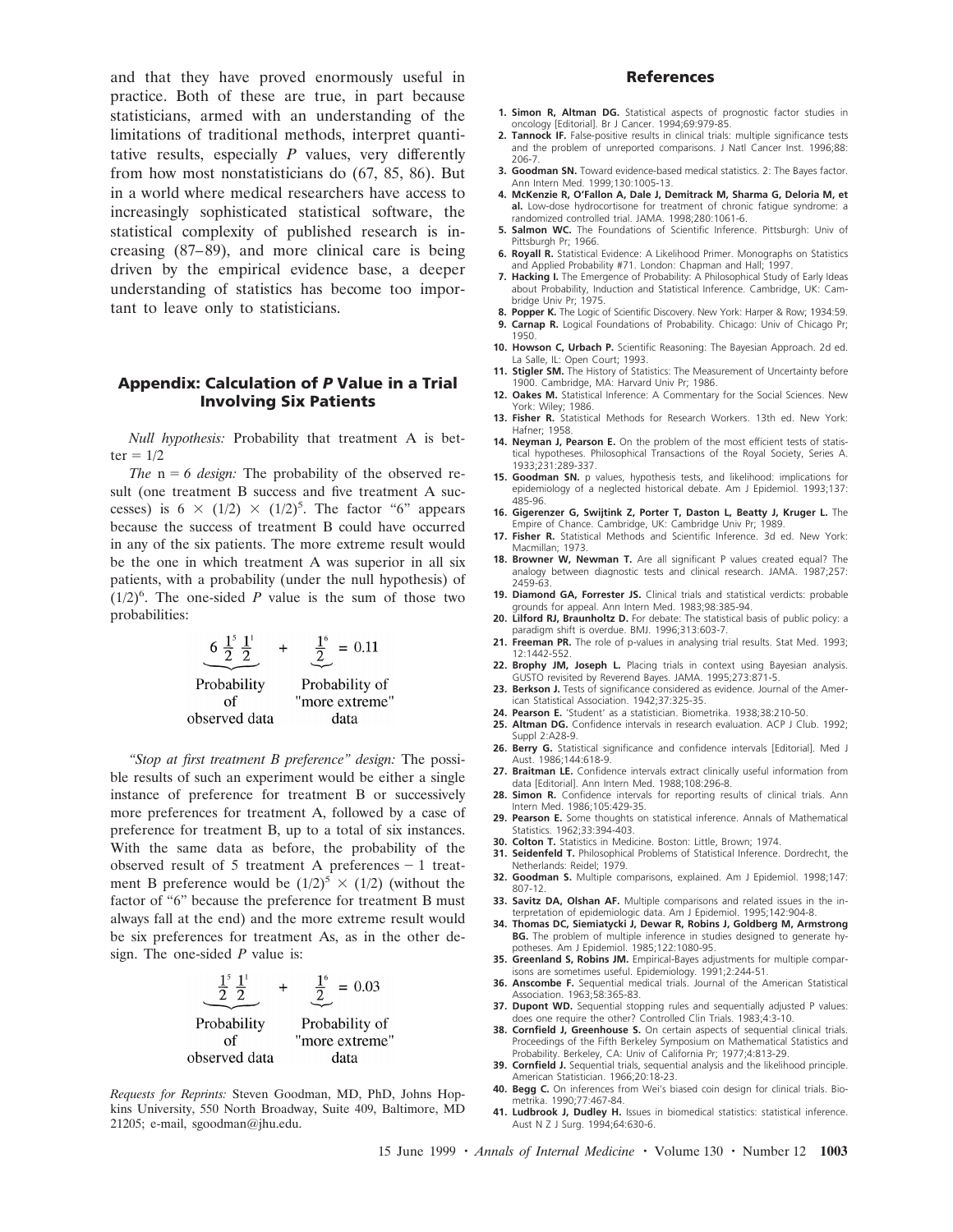- **42. Cox D, Hinckley D.** Theoretical Statistics. New York: Chapman and Hall; 1974.
- **43. Barnett V.** Comparative Statistical Inference. New York: Wiley; 1982.
- **44. Lehmann E.** The Fisher, Neyman-Pearson theories of testing hypotheses: one theory or two? Journal of the American Statistical Association. 1993;88: 1242-9.
- **45. Berger J.** The frequentist viewpoint and conditioning. In: LeCam L, Olshen R, eds. Proceedings of the Berkeley Conference in Honor of Jerzy Neyman and Jack Kiefer. vol. 1. Belmont, CA: Wadsworth; 1985:15-43.
- **46. Marks HM.** The Progress of Experiment: Science and Therapeutic Reform in the United States, 1900-1990. Cambridge, UK: Cambridge Univ Pr; 1997.
- **47. Porter TM.** Trust In Numbers: The Pursuit of Objectivity in Science and Public Life. Princeton, NJ: Princeton Univ Pr; 1995.
- **48. Matthews JR.** Quantification and the Quest for Medical Certainty. Princeton, NJ: Princeton Univ Pr; 1995.
- **49. Feinstein AR, Horwitz RI.** Problems in the "evidence" of "evidence-based
- medicine." Am J Med. 1997;103:529-35. **50. Spodich DH.** "Evidence-based medicine": terminologic lapse or terminologic arrogance? [Letter] Am J Cardiol. 1996;78:608-9.
- **51. Tonelli MR.** The philosophical limits of evidence-based medicine. Acad Med. 1998;73:1234-40.
- **52. Feinstein AR.** Clinical Biostatistics. St. Louis: Mosby; 1977.
- **53. Mainland D.** The significance of "nonsignificance." Clin Pharmacol Ther.
- 1963;12:580-6. **54. Morrison DE, Henkel RE.** The Significance Test Controversy: A Reader. Chicago: Aldine; 1970.
- **55. Rothman KJ.** Significance questing [Editorial]. Ann Intern Med. 1986;105: 445-7.
- **56. Rozeboom W.** The fallacy of the null hypothesis significance test. Psychol Bull. 1960;57:416-28.
- **57. Savitz D.** Is statistical significance testing useful in interpreting data? Reprod Toxicol. 1993;7:95-100.
- **58. Chia KS.** "Significant-itis"—an obsession with the P-value. Scand J Work Environ Health. 1997;23:152-4.
- **59. Barnett ML, Mathisen A.** Tyranny of the p-value: the conflict between statistical significance and common sense [Editorial]. J Dent Res. 1997;76: 534-6.
- **60. Bailar JC 3d, Mosteller F.** Guidelines for statistical reporting in articles for medical journals. Amplifications and explanations. Ann Intern Med. 1988; 108:266-73.
- **61. Cox DR.** Statistical significance tests. Br J Clin Pharmacol. 1982;14:325-31.
- **62. Cornfield J.** The bayesian outlook and its application. Biometrics. 1969;25: 617-57.
- **63. Mainland D.** Statistical ritual in clinical journals: is there a cure?—I. Br Med J (Clin Res Ed). 1984;288:841-3.
- **64. Mainland D.** Statistical ritual in clinical journals: is there a cure?-II. Br Med J (Clin Res Ed). 1984;288:920-2.
- **65. Salsburg D.** The religion of statistics as practiced in medical journals. American Statistician. 1985;39:220-3.
- **66. Dar R, Serlin RC, Omer H.** Misuse of statistical tests in three decades of psychotherapy research. J Consult Clin Psychol. 1994;62:75-82.
- **67. Altman D, Bland J.** Improving doctors' understanding of statistics. Journal of the Royal Statistical Society, Series A. 1991;154:223-67.
- **68. Pocock SJ, Hughes MD, Lee RJ.** Statistical problems in the reporting of clinical trials. A survey of three medical journals. N Engl J Med. 1987;317: 426-32.
- **69. Edwards A.** Likelihood. Cambridge, UK: Cambridge Univ Pr; 1972.
- **70. Skellam J.** Models, inference and strategy. Biometrics. 1969;25:457-75.
- **71. Clarke M, Chalmers I.** Discussion sections in reports of controlled trials published in general medical journals: islands in search of continents? JAMA. 1998;280:280-2.
- 72. Moyé L. End-point interpretation in clinical trials: the case for discipline. Control Clin Trials. 1999;20:40-9.
- 73. Fisher LD. Carvedilol and the Food and Drug Administration (FDA) approval process: the FDA paradigm and reflections on hypothesis testing. Control Clin Trials. 1999;20:16-39.
- 74. Fisher L, Moyé L. Carvedilol and the Food and Drug Administration (FDA) approval process: an introduction. Control Clin Trials. 1999;20:1-15.
- **75. Poole C.** Beyond the confidence interval. Am J Public Health. 1987;77:195-9.
- **76. Lang JM, Rothman KJ, Cann CI.** That confounded P-value [Editorial]. Epidemiology. 1998;9:7-8.
- **77. Evans SJ, Mills P, Dawson J.** The end of the p value? Br Heart J. 1988;60: 177-80.
- **78. Feinstein AR.** P-values and confidence intervals: two sides of the same unsatisfactory coin. J Clin Epidemiol. 1998;51:355-60.
- **79. Freedman L.** Bayesian statistical methods [Editorial]. BMJ. 1996;313:569-70. **80. Etzioni RD, Kadane JB.** Bayesian statistical methods in public health and medicine. Annu Rev Public Health. 1995;16:23-41.
- **81. Kadane JB.** Prime time for Bayes. Control Clin Trials. 1995;16:313-8.
- 82. Spiegelhalter D, Freedman L, Parmar M. Bayesian approaches to random-
- ized trials. Journal of the Royal Statistical Society, Series A. 1994;157:357-87. **83. Goodman SN, Royall R.** Evidence and scientific research. Am J Public
- Health. 1988;78:1568-74. **84. Barnard G.** The use of the likelihood function in statistical practice. In: Proceedings of the Fifth Berkeley Symposium. v 1. Berkeley, CA: Univ of Califor-
- nia Pr; 1966:27-40. **85. Wulff HR, Anderson B, Brandenhoff P, Guttler F.** What do doctors know
- about statistics? Stat Med. 1987;6:3-10. **86. Borak J, Veilleux S.** Errors of intuitive logic among physicians. Soc Sci Med.
- 1982;16:1939-47. **87. Concato J, Feinstein AE, Holford TR.** The risk of determining risk with multivariable models. Ann Intern Med. 1993;118:201-10.
- **88. Altman DG, Goodman SN.** Transfer of technology from statistical journals to the biomedical literature. Past trends and future predictions. JAMA. 1994: 272:129-32.
- **89. Hayden G.** Biostatistical trends in pediatrics: implications for the future. Pediatrics. 1983;72:84-7.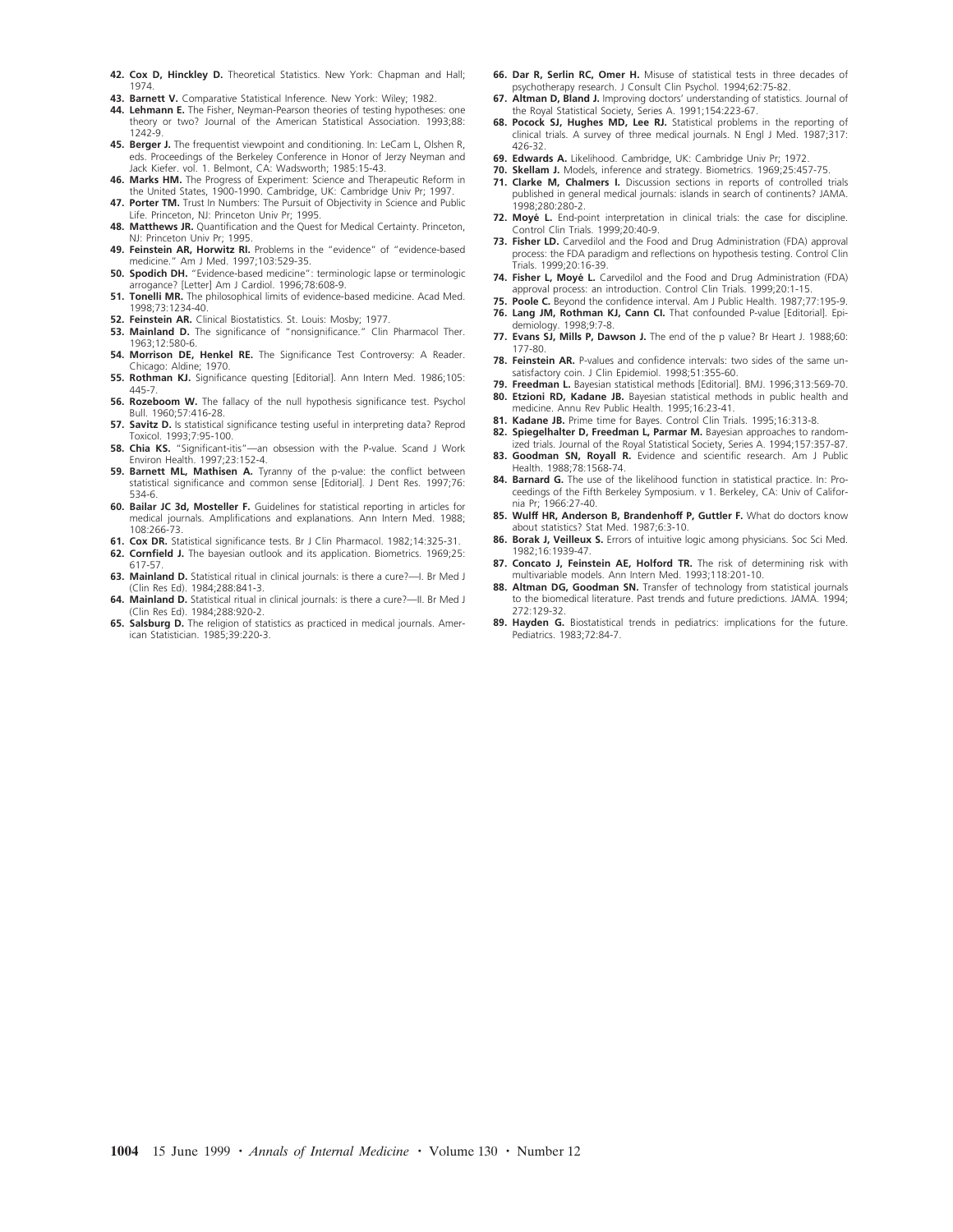# **Toward Evidence-Based Medical Statistics. 2: The Bayes Factor**

Steven N. Goodman, MD, PhD

Bayesian inference is usually presented as a method for determining how scientific belief should be modified by data. Although Bayesian methodology has been one of the most active areas of statistical development in the past 20 years, medical researchers have been reluctant to embrace what they perceive as a subjective approach to data analysis. It is little understood that Bayesian methods have a data-based core, which can be used as a calculus of evidence. This core is the Bayes factor, which in its simplest form is also called a *likelihood ratio*. The minimum Bayes factor is objective and can be used in lieu of the *P* value as a measure of the evidential strength. Unlike *P* values, Bayes factors have a sound theoretical foundation and an interpretation that allows their use in both inference and decision making. Bayes factors show that *P* values greatly overstate the evidence against the null hypothesis. Most important, Bayes factors require the addition of background knowledge to be transformed into inferences—probabilities that a given conclusion is right or wrong. They make the distinction clear between experimental evidence and inferential conclusions while providing a framework in which to combine prior with current evidence.

This paper is also available at http://www.acponline.org.

*Ann Intern Med.* 1999;130:1005-1013.

From Johns Hopkins University School of Medicine, Baltimore, Maryland. For the current author address, see end of text.

In the first of two articles on evidence-based statistics  $(1)$ , I outlined the inherent difficulties of n the first of two articles on evidence-based stathe standard frequentist statistical approach to inference: problems with using the *P* value as a measure of evidence, internal inconsistencies of the combined hypothesis test–*P* value method, and how that method inhibits combining experimental results with background information. Here, I explore, as nonmathematically as possible, the Bayesian approach to measuring evidence and combining information and epistemologic uncertainties that affect all statistical approaches to inference. Some of this presentation may be new to clinical researchers, but most of it is based on ideas that have existed at least since the 1920s and, to some extent, centuries earlier (2).

## **The Bayes Factor Alternative**

Bayesian inference is often described as a method of showing how belief is altered by data. Because of this, many researchers regard it as nonscientific; that is, they want to know what the data say, not what our belief should be after observing them (3). Comments such as the following, which appeared in response to an article proposing a Bayesian analysis of the GUSTO (Global Utilization of Streptokinase and tPA for Occluded Coronary Arteries) trial (4), are typical.

When modern Bayesians include a "prior probability distribution for the belief in the truth of a hypothesis, they are actually creating a metaphysical model of attitude change . . . The result... cannot be field-tested for its validity, other than that it "feels" reasonable to the consumer....

The real problem is that neither classical nor Bayesian methods are able to provide the kind of answers clinicians want. That classical methods are flawed is undeniable—I wish I had an alternative  $\dots$  (5)

This comment reflects the widespread misperception that the only utility of the Bayesian approach is as a belief calculus. What is not appreciated is that Bayesian methods can instead be viewed as an evidential calculus. Bayes theorem has two components—one that summarizes the data and one that represents belief. Here, I focus on the component related to the data: the Bayes factor, which in its simplest form is also called a *likelihood ratio.* In Bayes theorem, the Bayes factor is the index through which the data speak, and it is separate from the purely subjective part of the equation. It has also been called the relative betting odds, and its logarithm is sometimes referred to as the *weight of the evidence* (6, 7). The distinction between evidence and error is clear when it is recognized that the Bayes factor (evidence) is a measure of how much the probability of truth (that is,  $1 - prob(error)$ , where *prob* is probability) is altered by the data. The equation is as follows:

| <i>Prior Odds</i>            |  | Bayes | <i>Posterior Odds</i> |                    |
|------------------------------|--|-------|-----------------------|--------------------|
| of Null Hypothesis $\lambda$ |  |       | Factor                | of Null Hypothesis |

where Bayes factor  $=$ 

Prob~*Data*, *given the null hypothesis*! Prob~*Data*, *given the alternative hypothesis*!

The Bayes factor is a comparison of how well two hypotheses predict the data. The hypothesis that predicts the observed data better is the one that is said to have more evidence supporting it. Unlike the *P* value, the Bayes factor has a sound theoretical foundation and an interpretation that

**See related article on pp 995-1004 and editorial comment on pp 1019-1021.**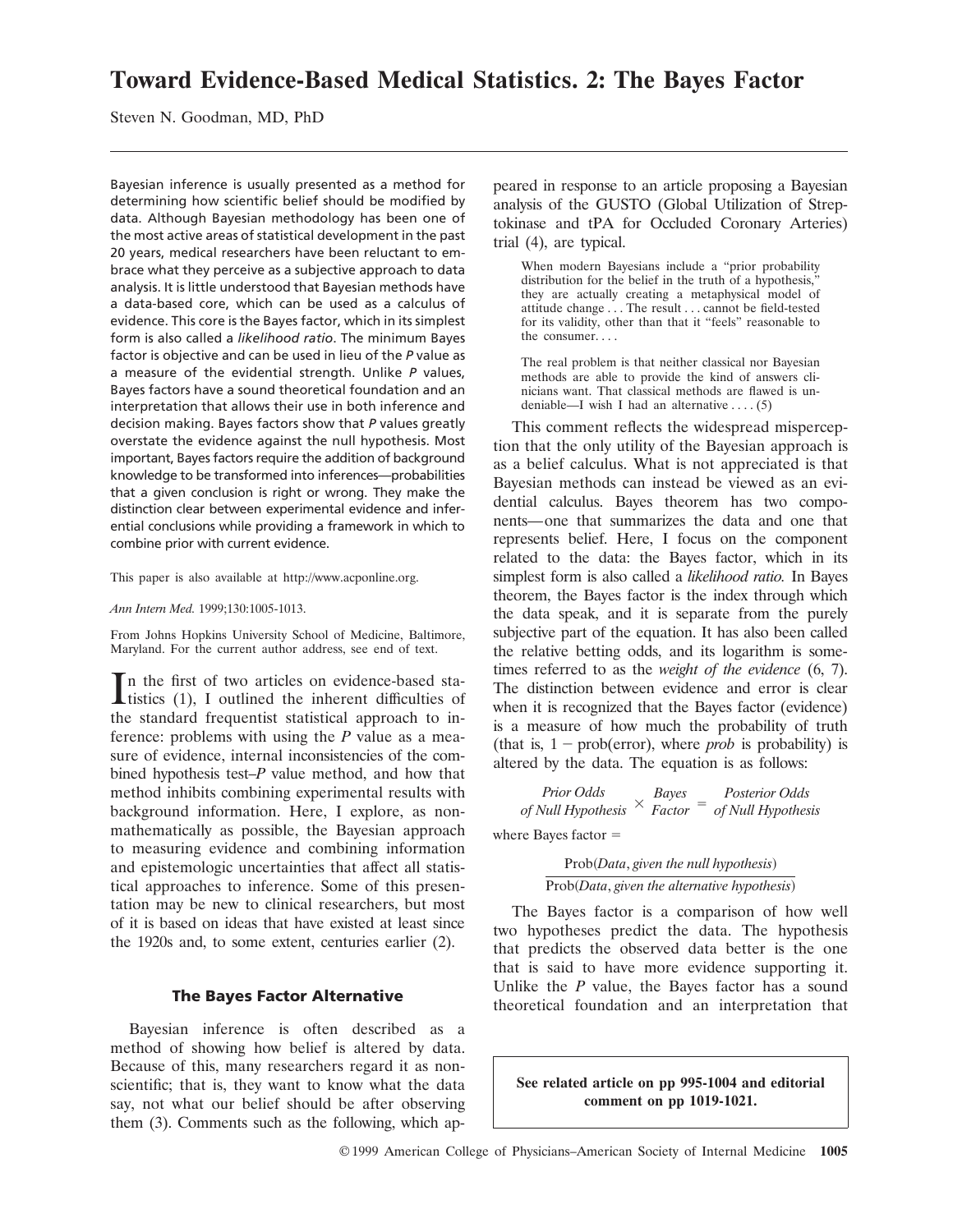| Table 1. | Final (Posterior) Probability of the Null          |
|----------|----------------------------------------------------|
|          | <b>Hypothesis after Observing Various Bayes</b>    |
|          | Factors, as a Function of the Prior Probability of |
|          | the Null Hypothesis                                |

| Strength<br>of Evidence | Bayes Factor |                | Decrease in Probability<br>of the Null Hypothesis |  |
|-------------------------|--------------|----------------|---------------------------------------------------|--|
|                         |              | From           | To No<br>Less Than                                |  |
|                         |              |                | $\%$                                              |  |
| Weak                    | 1/5          | 90<br>50<br>25 | 64*<br>17<br>6                                    |  |
| Moderate                | 1/10         | 90<br>50<br>25 | 47<br>9<br>3                                      |  |
| Moderate to strong      | 1/20         | 90<br>50<br>25 | 31<br>5<br>$\overline{2}$                         |  |
| Strong to very strong   | 1/100        | 90<br>50<br>25 | 8<br>1<br>0.3                                     |  |

\* Calculations were performed as follows:

A probability (Prob) of 90% is equivalent to an odds of 9, calculated as Prob/(1 - Prob). Posterior odds = Bayes factor  $\times$  prior odds; thus, (1/5)  $\times$  9 = 1.8. Probability = odds/(1 + odds); thus,  $1.8/2.8 = 0.64$ .

allows it to be used in both inference and decision making. It links notions of objective probability, evidence, and subjective probability into a coherent package and is interpretable from all three perspectives. For example, if the Bayes factor for the null hypothesis compared with another hypothesis is 1/2, the meaning can be expressed in three ways.

1. *Objective probability:* The observed results are half as probable under the null hypothesis as they are under the alternative.

2. *Inductive evidence:* The evidence supports the null hypothesis half as strongly as it does the alternative.

3. *Subjective probability:* The odds of the null hypothesis relative to the alternative hypothesis after the experiment are half what they were before the experiment.

The Bayes factor differs in many ways from a *P* value. First, the Bayes factor is not a probability itself but a ratio of probabilities, and it can vary from zero to infinity. It requires two hypotheses, making it clear that for evidence to be *against* the null hypothesis, it must be *for* some alternative. Second, the Bayes factor depends on the probability of the observed data alone, not including unobserved "long run" results that are part of the *P* value calculation. Thus, factors unrelated to the data that affect the *P* value, such as why an experiment was stopped, do not affect the Bayes factor (8, 9).

Because we are so accustomed to thinking of "evidence" and the probability of "error" as synonymous, it may be difficult to know how to deal with a measure of evidence that is not a probability. It is helpful to think of it as analogous to the concept of

energy. We know that energy is real, but because it is not directly observable, we infer the meaning of a given amount from how much it heats water, lifts a weight, lights a city, or cools a house. We begin to understand what "a lot" and "a little" mean through its effects. So it is with the Bayes factor: It modifies prior probabilities, and after seeing how much Bayes factors of certain sizes change various prior probabilities, we begin to understand what represents strong evidence, and weak evidence.

**Table 1** shows us how far various Bayes factors move prior probabilities, on the null hypothesis, of 90%, 50%, and 25%. These correspond, respectively, to high initial confidence in the null hypothesis, equivocal confidence, and moderate suspicion that the null hypothesis is not true. If one is highly convinced of no effect (90% prior probability of the null hypothesis) before starting the experiment, a Bayes factor of 1/10 will move one to being equivocal (47% probability on the null hypothesis), but if one is equivocal at the start (50% prior probability), that same amount of evidence will be moderately convincing that the null hypothesis is not true (9% posterior probability). A Bayes factor of 1/100 is strong enough to move one from being 90% sure of the null hypothesis to being only 8% sure.

As the strength of the evidence increases, the data are more able to convert a skeptic into a believer or a tentative suggestion into an accepted truth. This means that as the experimental evidence gets stronger, the amount of external evidence needed to support a scientific claim decreases. Conversely, when there is little outside evidence supporting a claim, much stronger experimental evidence is required for it to be credible. This phenomenon can be observed empirically, in the medical community's reluctance to accept the results of clinical trials that run counter to strong prior beliefs (10, 11).

## **Bayes Factors and Meta-Analysis**

There are two dimensions to the "evidence-based" properties of Bayes factors. One is that they are a proper measure of quantitative evidence; this issue will be further explored shortly. The other is that they allow us to combine evidence from different experiments in a natural and intuitive way. To understand this, we must understand a little more of the theory underlying Bayes factors (12–14).

Every hypothesis under which the observed data are not impossible can be said to have some evidence for it. The strength of this evidence is proportional to the probability of the data under that hypothesis and is called the *likelihood* of the hypothesis. This use of the term "likelihood" must not be confused with its common language meaning of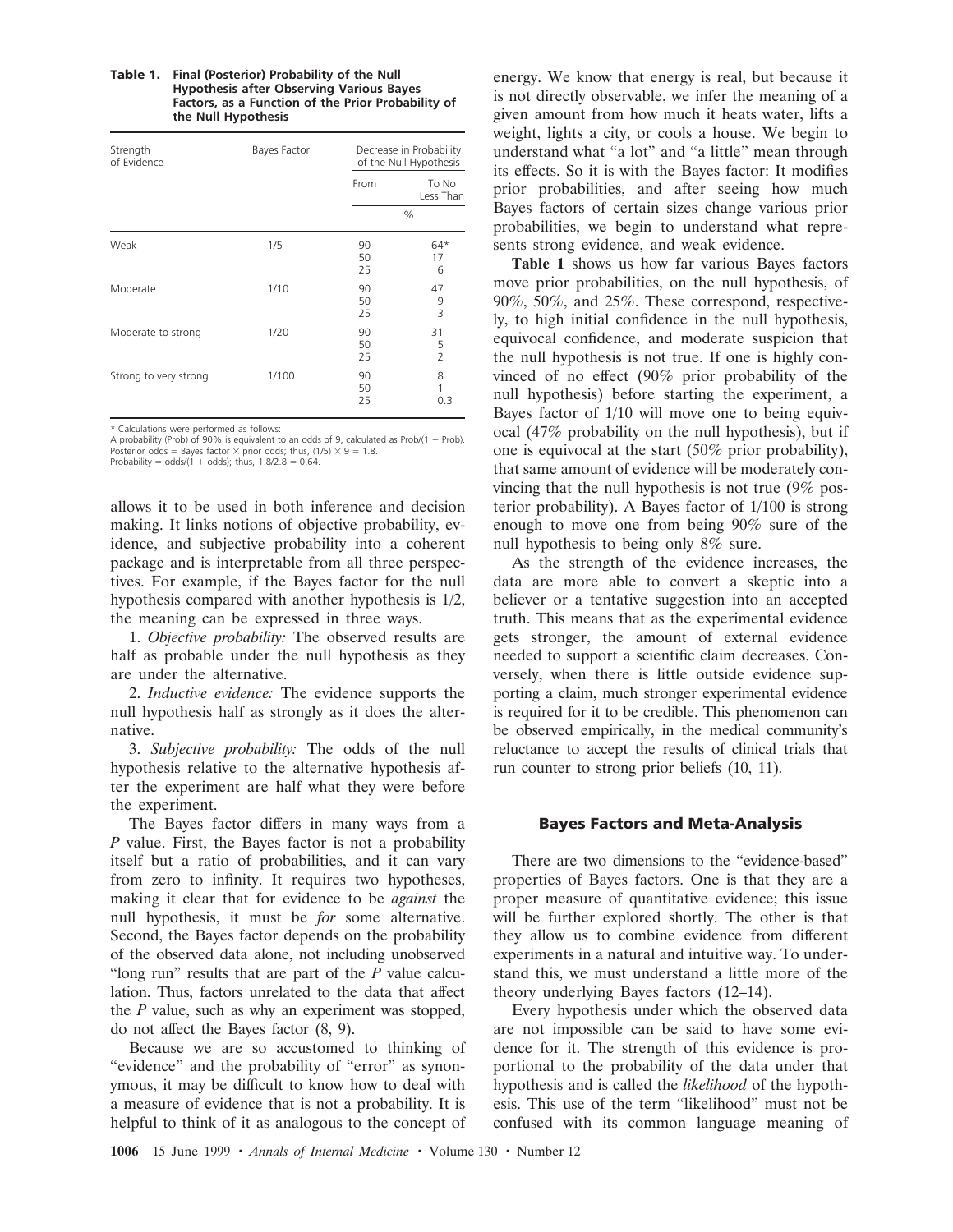probability (12, 13). Mathematical likelihoods have meaning only when compared to each other in the form of a ratio (hence, the *likelihood ratio*), a ratio that represents the comparative evidential support given to two hypotheses by the data. The likelihood ratio is the simplest form of Bayes factor.

The hypothesis with the most evidence for it has the maximum mathematical likelihood, which means that it predicts the observed data best. If we observe a 10% difference between the cure rates of two treatments, the hypothesis with the maximum likelihood would be that the true difference was 10%. In other words, whatever effect we are measuring, the best-supported hypothesis is always that the unknown true effect is equal to the observed effect. Even when a true difference of 10% gets more support than any other hypothesis, a 10% observed difference also gives a true difference of 15% some support, albeit less than the maximum (**Figure**).

This idea—that each experiment provides a certain amount of evidence for every underlying hypothesis—is what makes meta-analysis straightforward under the Bayesian paradigm, and conceptually different than under standard methods. One merely combines the evidence provided by each experiment for each hypothesis. With log Bayes factors (or log likelihoods), this evidence can simply be added up (15– 17).

With standard methods, quantitative meta-analysis consists of taking a weighted average of the observed effects, with weights related to their precision. For example, if one experiment finds a 10% difference and another finds a 20% difference, we would average the numbers 10% and 20%, pool their standard errors, and calculate a new *P* value based on the average effect and pooled standard error. The cumulative evidence (*P* value) for the meta-analytic average has little relation to the *P* values for the individual effects, and averaging the numbers 10% and 20% obscures the fact that both experiments actually provide evidence for the *same* hypotheses, such as a true 15% difference. Although it might be noted that a 15% difference falls within the confidence intervals of both experiments, little can be done quantitatively or conceptually with that fact. So while meta-analysts say they are combining evidence from similar studies, standard methods do not have a measure of evidence that is directly combined.

### **Of Bayes Factors and** *P* **Values**

If we are to move away from *P* values and toward Bayes factors, it is helpful to have an "exchange rate"—a relation between the new unit of measurement and the old. With a few assumptions, we can make this connection. First, to compare like



**Figure. Calculation of a Bayes factor (likelihood ratio) for the null hypothesis versus two other hypotheses: the maximally supported** alternative hypothesis (change  $\Delta = 10\%$ ) and an alternative hypoth**esis with less than the maximum support (** $\Delta = 15\%$ **).** The likelihood of the null hypothesis  $(L_0)$  divided by the likelihood of the best supported hypothesis  $(L_{10\%})$ , is the minimum likelihood ratio or minimum Bayes factor, the strongest evidence against the null hypothesis. The corresponding ratio for the hypothesis  $\Delta = 15\%$  results in a larger ratio, which means that the evidence against the null hypothesis is weaker.

with like, we must calculate the Bayes factor for the same hypothesis for which the *P* value is being calculated. The *P* value is always calculated by using the observed difference, so we must calculate the Bayes factor for the hypothesis that corresponds to the observed difference, which we showed earlier was the best-supported hypothesis. Second, because a smaller *P* value means less support for the null hypothesis (or more evidence against it), we must structure the Bayes factor the same way, so that a smaller Bayes factor also means less support for the null hypothesis. This means putting the likelihood of the null hypothesis in the numerator and the likelihood of an alternative hypothesis in the denominator. (Whether the null hypothesis likelihood is in the top or bottom of the ratio depends on the context of use.) If we put the evidence for the best-supported hypothesis in the denominator, the resulting ratio will be the smallest possible Bayes factor with respect to the null hypothesis. This reciprocal of the maximum likelihood ratio is also called the *standardized likelihood*. The minimum Bayes factor (or minimum likelihood ratio) is the smallest amount of evidence that can be claimed for the null hypothesis (or the strongest evidence against it) on the basis of the data. This is an excellent benchmark against which to compare the *P* value.

The simplest relation between *P* values and Bayes factors exists when statistical tests are based on a Gaussian approximation, which is the case for most statistical procedures found in medical journals. In that situation, the minimum Bayes factor (the minimum likelihood ratio) is calculated with the same numbers used to calculate a *P* value (13, 18, 19). The formula is as follows (see Appendix I for derivation):

## Minimum Bayes factor  $= e^{-Z^2/2}$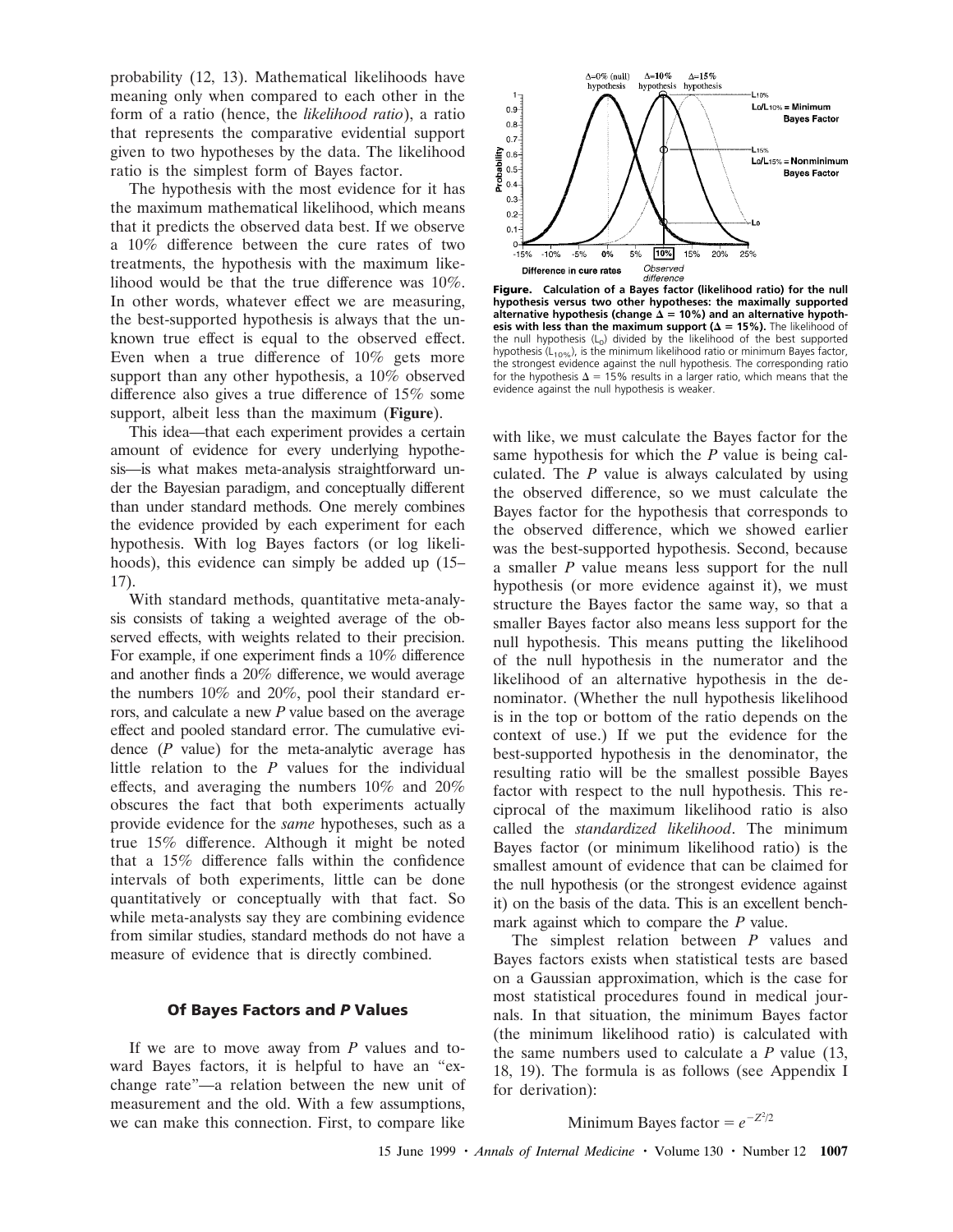| P Value<br>(Z Score) | Minimum<br>Bayes Factor | Decrease in Probability of<br>the Null Hypothesis, % |                | Strength of<br>Evidence |  |
|----------------------|-------------------------|------------------------------------------------------|----------------|-------------------------|--|
|                      | From                    | To No Less Than                                      |                |                         |  |
| 0.10<br>(1.64)       | 0.26<br>(1/3.8)         | 75<br>50<br>17                                       | 44<br>21<br>5  | Weak                    |  |
| 0.05<br>(1.96)       | 0.15<br>(1/6.8)         | 75<br>50<br>26                                       | 31<br>13<br>5  | Moderate                |  |
| 0.03<br>(2.17)       | 0.095<br>(1/11)         | 75<br>50<br>33                                       | 22<br>9<br>5   | Moderate                |  |
| 0.01<br>(2.58)       | 0.036<br>(1/28)         | 75<br>50<br>60                                       | 10<br>3.5<br>5 | Moderate to strong      |  |
| 0.001<br>(3.28)      | 0.005<br>(1/216)        | 75<br>50<br>92                                       | 1<br>0.5<br>5  | Strong to very strong   |  |

**Table 2. Relation between Fixed Sample Size** *P* **Values and Minimum Bayes Factors and the Effect of Such Evidence on the Probability of the Null Hypothesis**

where *z* is the number of standard errors from the null effect. This formula can also be used if a *t*-test (substituting *t* for *Z*) or a chi-square test (substituting the chi-square value for  $Z^2$ ) is done. The data are treated as though they came from an experiment with a fixed sample size.

This formula allows us to establish an exchange rate between minimum Bayes factors and *P* values in the Gaussian case. **Table 2** shows the minimum Bayes factor and the standard *P* value for any given *Z* score. For example, when a result is 1.96 standard errors from its null value (that is,  $P = 0.05$ ), the minimum Bayes factor is 0.15, meaning that the null hypothesis gets 15% as much support as the bestsupported hypothesis. This is threefold higher than the *P* value of 0.05, indicating that the evidence against the null hypothesis is not nearly as strong as " $P = 0.05$ " suggests.

Even when researchers describe results with a *P* value of 0.05 as being of borderline significance, the number "0.05" speaks louder than words, and most readers interpret such evidence as much stronger than it is. These calculations show that *P* values of 0.05 (corresponding to a minimum Bayes factor of 0.15) represent, at best, moderate evidence against the null hypothesis; those between 0.001 and 0.01 represent, at best, moderate to strong evidence; and those less than 0.001 represent strong to very strong evidence. When the *P* value becomes very small, the disparity between it and the minimum Bayes factor becomes negligible, confirming that strong evidence will look strong regardless of how it is measured.

The right-hand part of **Table 2** uses this relation between *P* values and Bayes factors to show the maximum effect that data with various *P* values

would have on the plausibility of the null hypothesis. If one starts with a chance of no effect of 50%, a result with a minimum Bayes factor of 0.15 (corresponding to a *P* value of 0.05) can reduce confidence in the null hypothesis to no lower than 13%. The last row in each entry turns the calculation around, showing how low initial confidence in the null hypothesis must be to result in 5% confidence after seeing the data (that is, 95% confidence in a non-null effect). With a *P* value of 0.05 (Bayes factor  $\geq 0.15$ ), the prior probability of the null hypothesis must be 26% or less to allow one to conclude with 95% confidence that the null hypothesis is false. This calculation is not meant to sanctify the number "95%" in the Bayesian approach but rather to show what happens when similar benchmarks are used in the two approaches.

These tables show us what many researchers learn from experience and what statisticians have long known; that the weight of evidence against the null hypothesis is not nearly as strong as the magnitude of the *P* value suggests. This is the main reason that many Bayesian reanalyses of clinical trials conclude that the observed differences are not likely to be true (4, 20, 21). They conclude this not always because contradictory prior evidence outweighed the trial evidence but because the trial evidence, when measured properly, was not very strong in the first place. It also provides justification for the judgment of many experienced meta-analysts who have suggested that the threshold for significance in a meta-analysis should be a result more than two standard errors from the null effect rather than two (22, 23).

The theory underlying these ideas has a long history. Edwards (2) traces the concept of mathematical likelihood into the 18th century, although the name and full theoretical development of likelihood didn't occur until around 1920, as part of R.A. Fisher's theory of *maximum likelihood*. This was a frequentist theory, however, and Fisher did not acknowledge the value of using the likelihood directly for inference until many years later (24). Edwards (14) and Royall (13) have built on some of Fisher's ideas, exploring the use of likelihood-based measures of evidence outside of the Bayesian paradigm. In the Bayesian realm, Jeffreys (25) and Good (6) were among the first to develop the theory behind Bayes factors, with the most comprehensive recent summary being that of Kass (26). The suggestion that the minimum Bayes factor (or minimum likelihood ratio) could be used as a reportable index appeared in the biomedical literature at least as early as 1963 (19). The settings in which Bayes factors differ from likelihood ratios are discussed in the following section.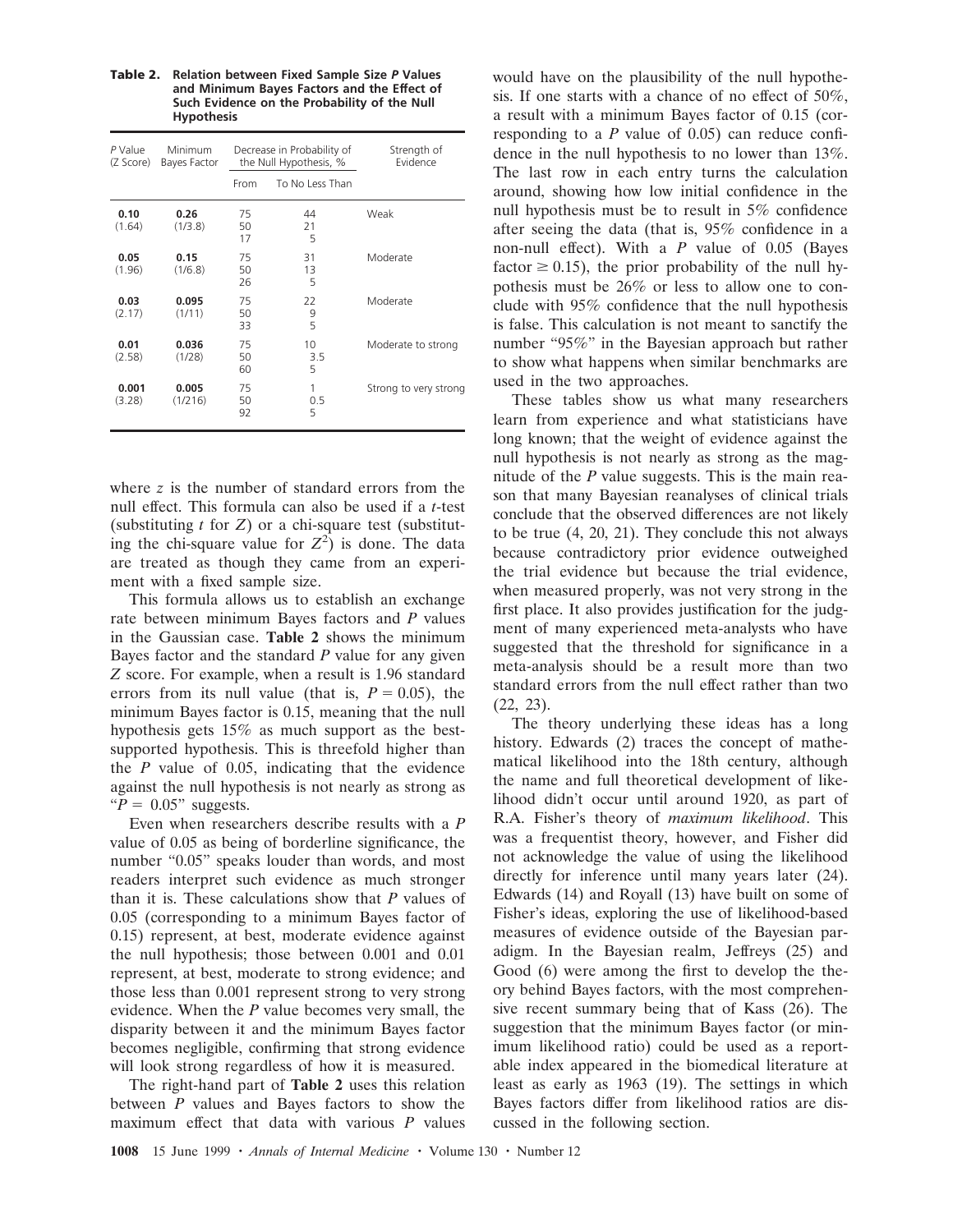## **Bayes Factors for Composite Hypotheses**

Bayes factors larger than the minimum values cited in the preceding section can be calculated (20, 25–27). This is a difficult technical area, but it is important to understand in at least a qualitative way what these nonminimum Bayes factors measure and how they differ from simple likelihood ratios.

The definition of the Bayes factor is the probability of the observed data under one hypothesis divided by its probability under another hypothesis. Typically, one hypothesis is the null hypothesis of no difference. The other hypothesis can be stated in many ways, such as "the cure rates differ by 15%." That is called a *simple hypothesis* because the difference (15%) is specified exactly. The null hypothesis and best-supported hypothesis are both simple hypotheses.

Things get more difficult when we state the alternative hypothesis the way it is usually posed: for example, "the true difference is not zero" or "the treatment is beneficial." This hypothesis is called a *composite hypothesis* because it is composed of many simple hypotheses ("The true difference is 1%, 2%,  $3\% \dots$ ."). This introduces a problem when we want to calculate a Bayes factor, because it requires calculating the probability of those data under the hypothesis, "The true difference is  $1\%$ ,  $2\%$ ,  $3\%$ , ..." This is where Bayes factors differ from likelihood ratios; the latter are generally restricted to comparisons of simple hypotheses, but Bayes factors use the machinery of Bayes theorem to allow measurement of the evidence for composite hypotheses.

Bayes theorem for composite hypotheses involves calculating the probability of the data under each simple hypothesis separately (difference  $= 1\%$ , difference  $= 2\%$ , and so on) and then taking an average. In taking an average, we can weight the components in many ways. Bayes theorem tells us to use weights defined by a prior probability curve. A prior probability curve represents the plausibility of every possible underlying hypothesis, on the basis of evidence from sources other than the current study. But because prior probabilities can differ between individual persons, different Bayes factors can be calculated from the same data.

#### **Different Questions, Different Answers**

It may seem that the fact that the same data can produce different Bayes factors undermines the initial claim that Bayesian methods offer an objective way to measure evidence. But deeper examination shows that this fact is really a surrogate for the more general problem of how to draw scientific conclusions from the totality of evidence. Applying different weights to the hypotheses that make up a composite hypothesis does not mean that different answers are being produced for the same evidential

question; it means that different questions are being asked. For example, in the extreme, if we put all of the weight on treatment differences near 5%, the question about evidence for a nonzero treatment difference becomes a question about evidence for a 5% treatment difference alone. An equal weighting of all hypotheses between 5% and 20% would provide the average evidence for a difference in that range, an answer that would differ from the average evidence for all hypotheses between 1% and 25%, even though all of these are nonzero differences.

Thus, the problem in defining a unique Bayes factor (and therefore a unique strength of evidence) is not with the Bayesian approach but with the fuzziness of the questions we ask. The question "How much evidence is there for a nonzero difference?" is too vague. A single nonzero difference does not exist. There are many nonzero differences, and our background knowledge is usually not detailed enough to uniquely specify their prior plausibility. In practical terms, this means that we usually do not know precisely how big a difference to expect if a treatment or intervention "works." We may have an educated guess, but this guess is typically diffuse and can differ among individuals on the basis of the different background information they bring to the problem or the different weight that they put on shared information. If we could come up with generally accepted reasons that justify a unique plausibility for each underlying truth, these reasons would constitute a form of explanation. Thus, the most fundamental of statistical questions—what is the strength of the evidence?—is related to the fundamental yet most uncertain of scientific questions how do we explain what we observe?

This fundamental problem—how to interpret and learn from data in the face of gaps in our substantive knowledge—bedevils all technological approaches to the problem of quantitative reasoning. The approaches range from evasion of the problem by considering results in aggregate (as in hypothesis testing), solutions that leave background information unquantified (Fisher's idea for *P* values), or representation of external knowledge in an idealized and imperfect way (Bayesian methods).

## **Proposed Solutions**

Acknowledging the need for a usable measure of evidence even when background knowledge is incomplete, Bayesian statisticians have proposed many approaches. Perhaps the simplest is to conduct a sensitivity analysis; that is, to report the Bayes factors produced by a range of prior distributions, representing the attitudes of enthusiasts to skeptics (28, 29). Another solution, closely related, is to report the smallest Bayes factor for a broad class of prior distributions (30), which can have a one-to-one re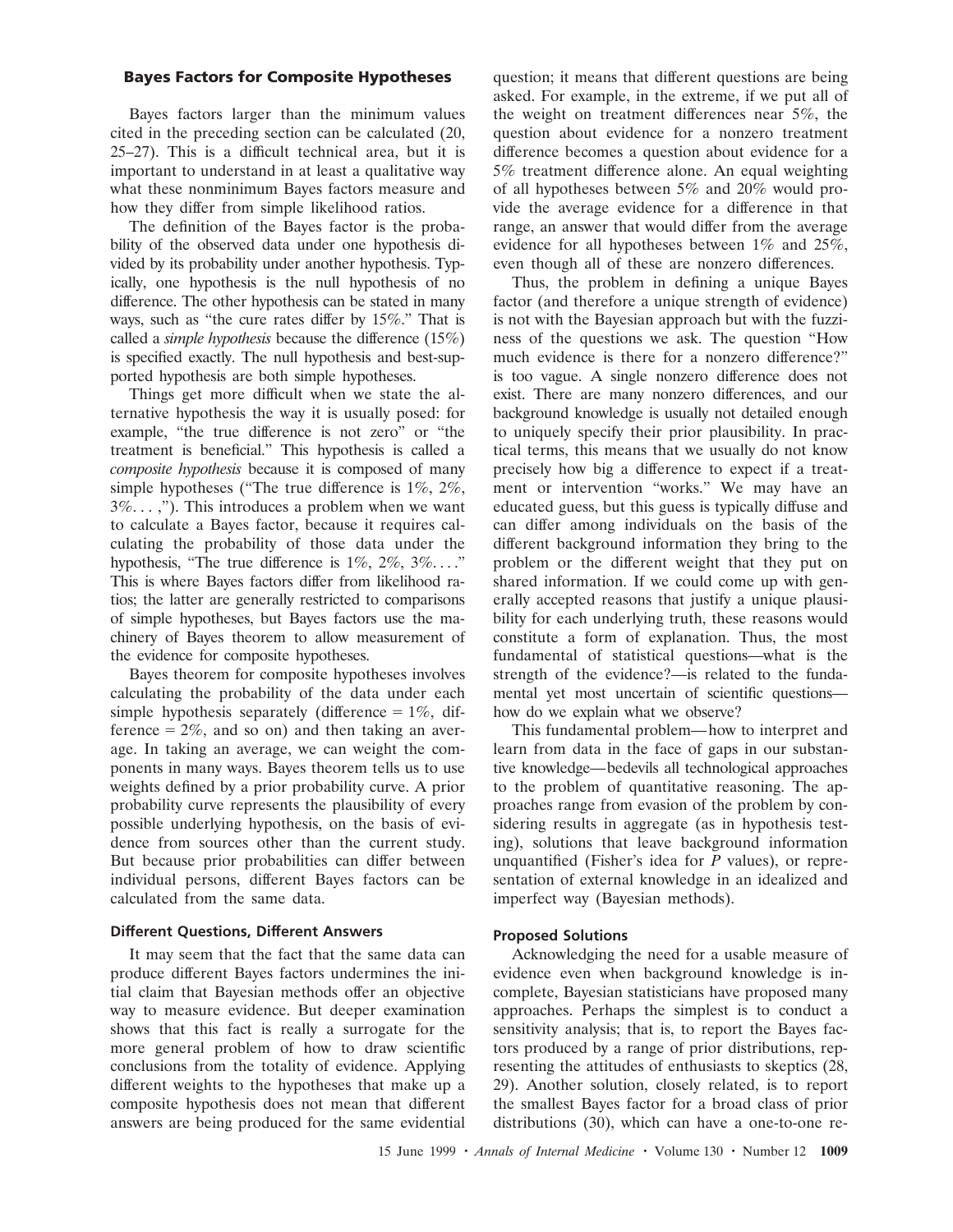lation with the *P* value, just as the minimum Bayes factor does in the Gaussian case (31). Another approach is to use prior distributions that give roughly equal weight to each of the simple hypotheses that make up the composite hypothesis (25, 26, 32), allowing the data to speak with a minimal effect of a prior distribution. One such index, the Bayesian information criterion, for which Kass (26) makes a strong case, is closely related to the minimum Bayes factor, with a modification for the sample size. Finally, there is the approach outlined here: not to average at all, but to report the strongest Bayes factor against the null hypothesis.

## **Beyond the Null Hypothesis**

Many statisticians and scientists have noted that testing a hypothesis of exact equivalence (the null hypothesis) is artificial because it is unlikely to be exactly true and because other scientific questions may be of more interest. The Bayesian approach gives us the flexibility to expand the scope of our questions to, for example, "What is the evidence that the treatment is harmful?" instead of "What is the evidence that the treatment has no effect?" These questions have different evidential answers because the question about harm includes all treatment differences that are not beneficial. This changes the null hypothesis from a simple hypothesis (a difference of 0) into a composite hypothesis (a difference of zero or less). When this is done, under certain conditions, the one-sided *P* value can reasonably approximate the Bayes factor (33, 34). That is, if we observe a one-sided *P* value of 0.03 for a treatment benefit and give all degrees of harm the same initial credibility as all degrees of benefit, the Bayes factor for treatment harm compared with benefit is approximately 0.03. The minimum Bayes factor for no treatment effect compared with benefit would still be 0.095 (**Table 2**).

### **Objectivity of the Minimum Bayes Factor**

The minimum Bayes factor is a unique function of the data that is at least as objective as the *P* value. In fact, it is more objective because it is unaffected by the hypothetical long-run results that can make the *P* value uncertain. In the first article (1), I presented an example in which two different *P* values (0.11 and 0.03) were calculated from the same data by virtue of the different mental models of the long run held by two researchers. The minimum Bayes factor would be 0.23, identical for both scientists' approaches (Appendix 2). This shows us again how *P* values can overstate the evidence, but more important, it vindicates our intuition that the identical data should produce identical evidence.

This example is important in understanding two problems that plague frequentist inference: multiple comparisons and multiple looks, or, as they are more commonly called, *data dredging* and peeking at the data. The frequentist solution to both problems involves adjusting the *P* value for having looked at the data more than once or in multiple ways. But adjusting the measure of evidence because of considerations that have nothing to do with the data defies scientific sense  $(8, 35-41)$ , belies the claim of "objectivity" that is often made for the *P* value, and produces an undesirable rigidity in standard trial design. From a Bayesian perspective, these problems and their solutions are viewed differently; they are caused not by the reason an experiment was stopped but by the uncertainty in our background knowledge. The practical result is that experimental design and analysis is far more flexible with Bayesian than with standard approaches (42).

### **External Evidence**

Prior probability distributions, the Bayesian method for representing background knowledge, are sometimes derided as representing opinion, but ideally this opinion should be evidence-based. The body of evidence used can include almost all of the factors that are typically presented in a discussion section but are not often formally integrated with the quantitative results. It is not essential that an investigator know of all of this evidence before an experiment. This evidence can include the following:

1. The results of similar experiments.

2. Experiments studying associations with similar underlying mechanisms.

3. Laboratory experiments directly studying the mechanism of the purported association.

4. Phenomena seen in other experiments that would be explained by this proposed mechanism.

5. Patterns of intermediate or surrogate end points in the current experiment that are consistent with the proposed mechanism.

6. Clinical knowledge based on other patients with the same disease or on other interventions with the same proposed mechanism.

Only the first of these types of evidence involves a simple comparison or summation of results from similar experiments, as in a meta-analysis. All of the others involve some form of extrapolation based on causal reasoning. The use of Bayes factors makes it clear that this is necessary in order to draw conclusions from the statistical evidence.

#### **Use of the Bayes Factor**

We will now use two statements from the results sections of hypothetical reports to show the mini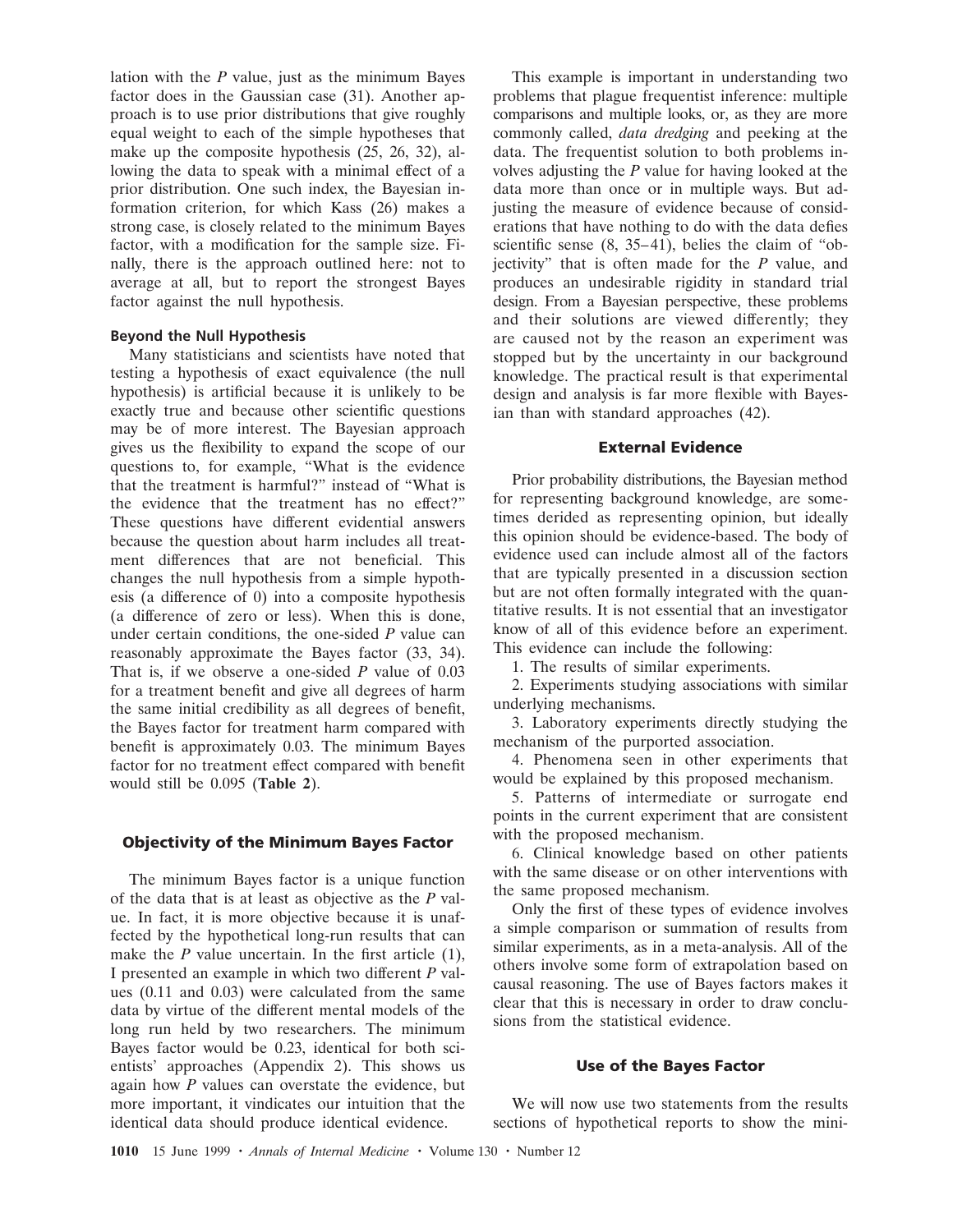mum Bayes factor can be used to report and interpret evidence.

### **Hypothetical Statement 1**

The difference in migraine relief rates between the experimental herbal remedy and placebo groups (54% compared with 40% [CI for difference,  $-2\%$ to 30%]) was not significant  $(P = 0.09)$ .

*Bayesian data interpretation 1:* The *P* value of 0.09  $(Z = 1.7)$  for the difference in migraine relief rates corresponds to a minimum Bayes factor of  $e^{-1.7^2/2}$  =  $\frac{1}{4}$  for the null hypothesis. This means that these data reduce the odds of the null hypothesis by at most a factor of 4, fairly modest evidence for the efficacy of this treatment. For these data to produce a final null hypothesis probability of 5%, the external evidence supporting equivalence must justify a prior probability of equivalence less than 17%. But no mechanism has been proposed yet for this herbal migraine remedy, and all previous reports have consisted of case studies or anecdotal reports of relief. This a priori support is weak and does not justify a prior probability less than 50%. The evidence from this study is therefore insufficient for us to conclude that the proposed remedy is effective.

*Bayesian data interpretation 2:* . . . For these data to produce a final null hypothesis probability of 5%, the external evidence supporting equivalence must justify a prior probability of equivalence less than 17%. However, the active agent in this remedy is in the same class of drugs that have proven efficacy in migraine treatment, and this agent has been shown to have similar vasoactive effects both in animal models and in preclinical studies in humans. Three uncontrolled studies have all shown relief rates in the range seen here (50% to 60%), and the first small randomized trial of this agent showed a significant effect (60% compared with 32%;  $P = 0.01$ ). The biological mechanism and observed empirical evidence seem to justify a prior probability of ineffectiveness of 15% to 25%, which this evidence is strong enough to reduce to 4% to 8%. Thus, the evidence in this trial, in conjunction with prior findings, is strong enough for us to conclude that this herbal agent is likely to be effective in relieving migraine.

## **Hypothetical Statement 2**

Among the 50 outcomes examined for their relation with blood transfusions, only nasopharyngeal cancer had a significantly elevated rate (relative risk, 3.0;  $P = 0.01$ ).

*Bayesian data interpretation:* The minimum Bayes factor for relative risk of 1.0 compared with a relative risk not equal to 1.0 for nasopharyngeal cancer is 0.036. This is strong enough to reduce a starting probability on the null hypothesis from at most 59% to 5%. However, there is no previous evidence for

such an association or of a biological mechanism to explain it. In addition, rates of cancers with similar risk factor profiles and molecular mechanisms were not elevated, meaning that blood transfusion would have to produce its effect by means of a mechanism that differs from any other previously identified causes of this cancer. Previous studies of blood transfusions have not reported this association, and there have been no reports of increased incidence of nasopharyngeal cancer among populations who undergo repeated transfusions. Therefore, prior evidence suggests that the probability of the null hypothesis is substantially higher than 60%. A minimum Bayes factor of 0.036 means that this result can reduce a 85% prior probability to no lower than 17% and a 95% prior probability to no lower than 41%. Therefore, more evidence than that provided by this study is needed to justify a reliable conclusion that blood transfusion increases the risk for nasopharyngeal cancer. However, future studies should explore this relation and its potential mechanisms.

## **Discussion**

The above examples do not nearly represent full Bayesian interpretation sections, which might use a range of prior distributions to define a range of Bayes factors, or use priors that have been elicited from experts (29, 43, 44). These scenarios do, however, illustrate a few essential facts. First, this measure of evidence can usually be easily calculated from the same information used to calculate a *P* value or confidence interval and thus can be implemented without specialized software or extensive statistical expertise. Some expertise is needed to assure that the Gaussian approximation underlying the formula applies in a particular situation. When it doesn't apply, many standard software programs report some function of the exact likelihood (typically, its logarithm), from which it is not hard for a statistician to calculate the minimum Bayes factor. Its independence from prior probabilities can also help overcome the reluctance of many investigators to abandon what they regard as objective statistical summaries.

More important, these examples highlight how this index can help keep the statistical evidence distinct from the conclusions, while being part of a calculus that formally links them. The first example showed how the same quantitative results could be included in discussions that came to different conclusions. The explicitness of this process encourages debate about the strength of the supporting evidence. As outlined in the first article, standard methods discourage this because they offer no way to combine supporting evidence with a study's *P* values or confidence intervals.

These examples demonstrate how the minimum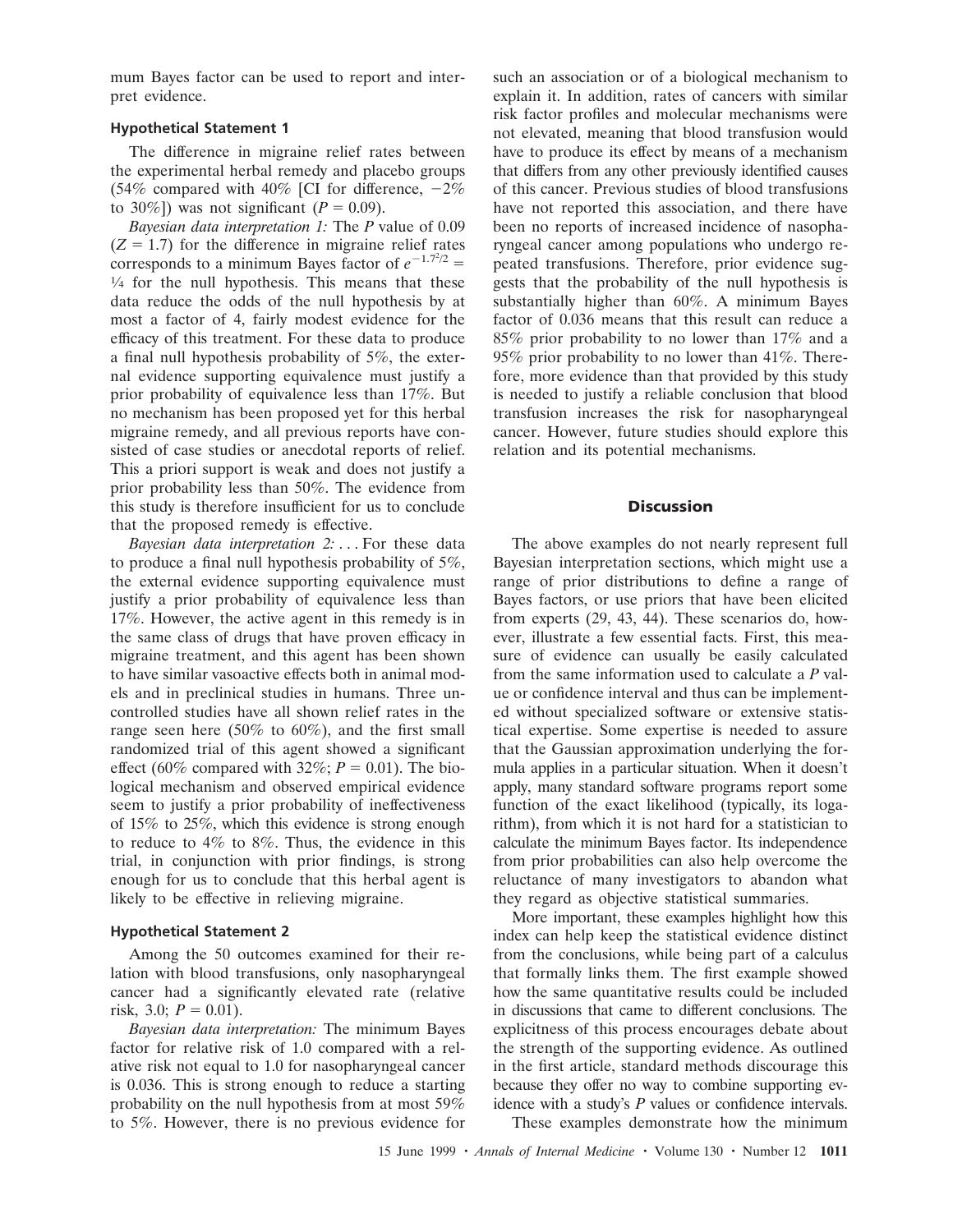Bayes factor enables simple threshold Bayesian analyses to be performed without a formal elicitation of prior probability distributions. One merely has to argue that the prior probability of the null hypothesis is above or below a threshold value, on the basis of the evidence from outside the study. If the strongest evidence against the null hypothesis (the minimum Bayes factor) is not strong enough to sufficiently justify a conclusion, then the weaker evidence derived from a Bayes factor from a full Bayesian analysis will not be either.

The use of the minimum Bayes factor does not preclude a formal Bayesian analysis and indeed might be an entrée to one. Recent reviews and books outline how full Bayesian analyses can be conducted and reported (21, 29, 45–50). Bayesian results can also be extended into formal decision analyses (51). The availability of user-friendly software for Bayesian calculations (52) makes implementation of this method more practicable now than in the past.

In not using a proper Bayesian prior probability distribution, the minimum Bayes factor represents a compromise between Bayesian and frequentist perspectives, which can be criticized from both camps. Some statisticians might deride the minimum Bayes factor as nothing more than a relabelled *P* value. But as I have tried to show, *P* values and Bayes factors are far more than just numbers, and moving to Bayes factors of any kind frees us from the flawed conceptual framework and improper view of the scientific method that travels with the *P* value.

## **The Bottom Line: Both Perspectives Are Necessary, but** *P* **Values Are Not**

Standard frequentist methods are most problematic when used to draw conclusions in a single experiment. Their denial of a formal role for external information in inference poses serious practical and logical problems. But Bayesian methods, designed for inductive inference in single experiments, do not guarantee that in the long run, conclusions in which we have 95% confidence will turn out to be true 95% of the time (53). This is because Bayesian prior probability distributions are not ideal quantitative descriptors of what we know (or what we don't know) (54, 55), and Bayes theorem is an imperfect model for human learning (54, 56). This means that the frequentist, long-run perspective cannot be completely ignored, leading many statisticians to emphasize the importance of using frequentist criteria in the evaluation of Bayesian and likelihood methods (6, 13, 32, 53), which these methods typically fulfill quite well.

In the end, we must recognize that there is no automatic method in statistics, as there is not in life, that allows us both to evaluate individual situations

and know exactly what the long-run consequences of that evaluation will be. The connection between inference in individual experiments and the number of errors we make over time is not found in the *P* value or in hypothesis tests. It is found only in properly assessing the strength of evidence from an experiment with Bayes factors and uniting this with a synthesis of all of the other scientific information that bears on the question at hand. There is no formula for performing that synthesis, nor is there a formula for assigning a unique number to it. That is where room for meaningful scientific discourse lies.

Sir Francis Bacon, the writer and philosopher who was one of the first inductivists, commented on the two attitudes with which one can approach nature. His comment could apply to the perspectives contrasted in these essays: "If we begin with certainties, we shall end in doubts; but if we begin with doubts, and are patient with them, we shall end with certainties" (57). Putting *P* values aside, Bayesian and frequentist approaches each provide an essential perspective that the other lacks. The way in which we balance their sometimes conflicting demands is what makes the process of learning from nature creative, exciting, uncertain, and, most of all, human.

#### **Appendix I**

*Derivation of the minimum Bayes factor under a Gaussian distribution:* The likelihood of a hypothesis given an observed effect, *x*, is proportional to the probability of *x* under that hypothesis. For a Gaussian distribution, the hypothesis typically concerns the mean. The probability of *x* under a Gaussian distribution with true mean  $= \mu$  and standard error =  $\sigma$ , is (where the symbol "|" is read as "given"):

$$
\Pr(x \mid \mu, \sigma) = \frac{1}{\sigma \sqrt{2\pi}} e^{-\left(\frac{x-\mu}{\sigma}\right)^2/2}
$$

Because the exponent is negative, the above probability is maximized when the exponent is zero, which occurs when  $\mu = x$  (that is, the true mean  $\mu$  equals the observed effect, *x*). The likelihood ratio for the null hypothesis ( $\mu = 0$ ) versus the maximally supported hypothesis  $(\mu = x)$  is the minimum Bayes factor:

$$
\frac{\Pr(x \mid \mu = 0, \sigma)}{\Pr(x \mid \mu = x, \sigma)} = \frac{\frac{1}{\sigma \sqrt{2\pi}} e^{-\left(\frac{x-0}{\sigma}\right)^2/2}}{\frac{1}{\sigma \sqrt{2\pi}} e^{-\left(\frac{x-x}{\sigma}\right)^2/2}} = e^{-\left(\frac{x}{\sigma}\right)^2/2}
$$

Because the  $Z$ -score is the observed effect,  $x$ , divided by its standard error,  $\sigma$ , the final term in the above equation is:

$$
e^{-\left(\frac{x}{\sigma}\right)^2/2} = e^{-Z^2/2}
$$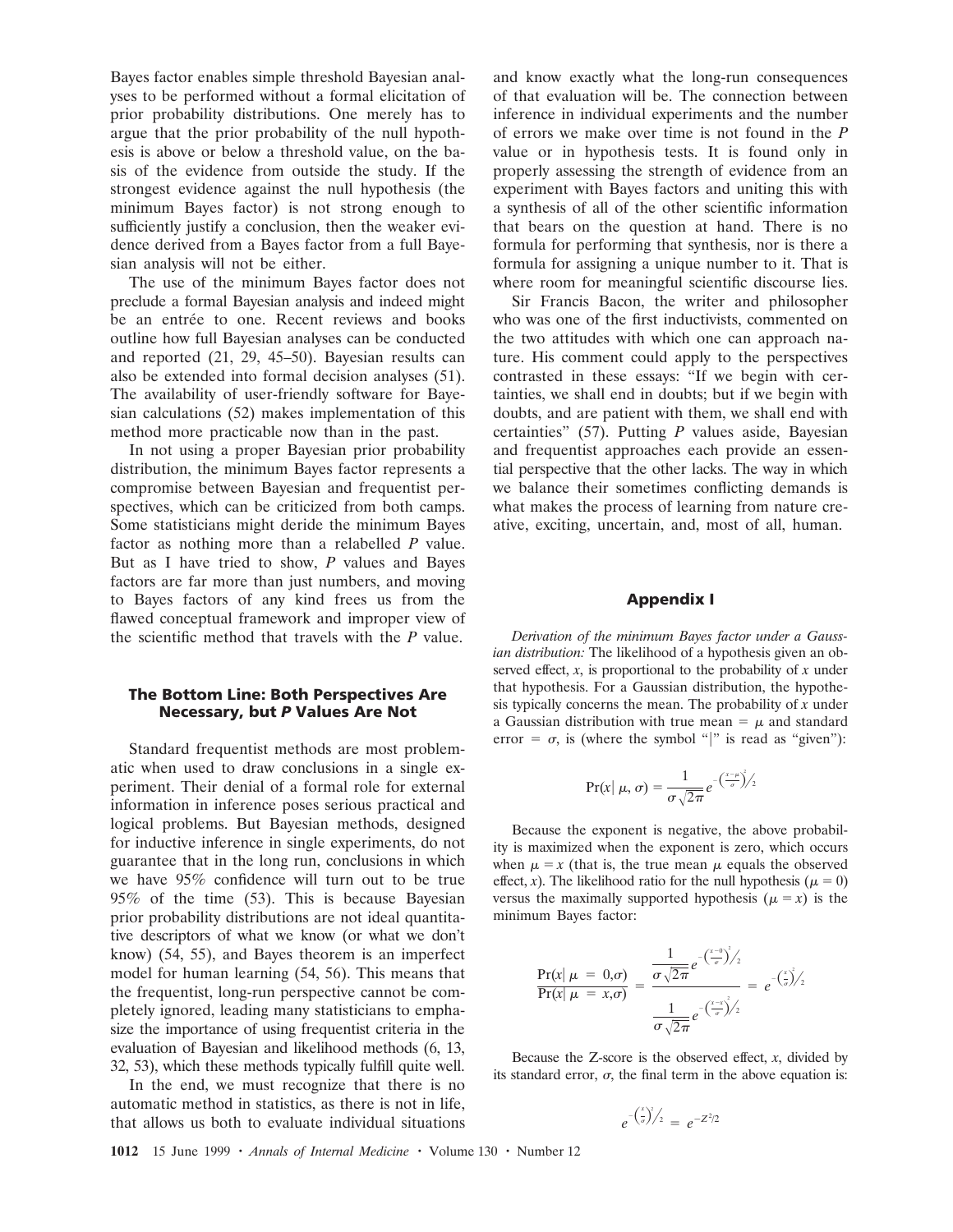#### **Appendix II**

In the example posed in the first article (1), two treatments, called A and B, were compared in the same patients, and the preferred treatment in each patients was chosen. The two experimenters had different mindsets while conducting the experiment: one planned to study all six patients, whereas the other planned to stop as soon as treatment B was preferred. The first five patients preferred treatment A, and the sixth preferred treatment B.

The probability of the data under the two hypotheses is as follows.

*Null hypothesis:* Probability that treatment A is preferred  $= 1/2$ 

*Alternative hypothesis:* Probability that treatment A is preferred  $= 5/6$ 

In the " $n = 6$ " experiment, this ratio is:

$$
6\left(\frac{1}{2}\right)^5\left(\frac{1}{2}\right)^1/6\left(\frac{5}{6}\right)^5\left(\frac{1}{6}\right)^1 = 0.23
$$

The "6" appears above because the preference for treatment B could have occurred in any of the first five patients or in the sixth patient without a change in the inference.

In the "stop at first preference for treatment B" experiment, the ratio is:

$$
\bigg(\!\frac{1}{2}\!\bigg)^{\!5}\!\bigg(\!\frac{1}{2}\!\bigg)^{\!1}\!\bigg/\!\bigg(\!\frac{5}{6}\!\bigg)^{\!5}\!\bigg(\!\frac{1}{6}\!\bigg)^{\!1}=0.23
$$

*Acknowledgments:* The author thanks Dan Heitjan, Russell Localio, Harold Lehmann, and Michael Berkwitz for helpful comments on earlier versions of this article. The views expressed are the sole responsibility of the author.

*Requests for Reprints:* Steven N. Goodman, MD, PhD, Johns Hopkins University, 550 North Broadway, Suite 409, Baltimore, MD 21205; e-mail, sgoodman@jhu.edu.

#### **References**

- **1. Goodman SN.** Toward evidence-based medical statistics. 1: The *P* value fallacy. Ann Intern Med. 1999;130:995-1004.
- **2. Edwards A.** A History of Likelihood. International Statistical Review. 1974;  $42.9 - 15$
- **3. Fisher LD.** Comments on Bayesian and frequentist analysis and interpretation of clinical trials. Control Clin Trials. 1996;17:423-34.
- **4. Brophy JM, Joseph L.** Placing trials in context using Bayesian analysis. GUSTO revisited by Reverend Bayes. JAMA. 1995;273:871-5.
- **5. Browne RH.** Bayesian analysis and the GUSTO trial. Global Utilization of Streptokinase and Tissue Plasminogen Activator in Occluded Coronary Arteries [Letter]. JAMA. 1995;274:873.
- **6. Good I.** Probability and the Weighing of Evidence. New York: Charles Griffin; 1950.
- **7. Cornfield J.** The Bayesian outlook and its application. Biometrics. 1969;25: 617-57.
- 8. Berger JO, Berry DA. Statistical analysis and the illusion of objectivity. American Scientist. 1988;76:159-65.
- **9. Berry D.** Interim analyses in clinical trials: classical vs. Bayesian approaches. Stat Med. 1985;4:521-6.
- **10. Belanger D, Moore M, Tannock I.** How American oncologists treat breast cancer: an assessment of the influence of clinical trials. J Clin Oncol. 1991;9:7-16.
- **11. Omoigui NA, Silver MJ, Rybicki LA, Rosenthal M, Berdan LG, Pieper K, et al.** Influence of a randomized clinical trial on practice by participating investigators: lessons from the Coronary Angioplasty Versus Excisional Atherectomy Trial (CAVEAT). CAVEAT I and II Investigators. J Am Coll Cardiol. 1998;31:265-72.
- **12. Goodman SN, Royall R.** Evidence and scientific research. Am J Public Health. 1988;78:1568-74.
- **13. Royall R.** Statistical Evidence: A Likelihood Primer. Monographs on Statistics and Applied Probability, #71. London: Chapman and Hall; 1997.
- **14. Edwards A.** Likelihood. Cambridge, UK: Cambridge Univ Pr; 1972.
- **15. Goodman SN.** Meta-analysis and evidence. Control Clin Trials. 1989;10:188- 204, 435.
- **16. Efron B.** Empirical Bayes methods for combining likelihoods. Journal of the American Statistical Association. 1996;91:538-50.
- **17. Hardy RJ, Thompson SG.** A likelihood approach to meta-analysis with random effects. Stat Med. 1996;15:619-29.
- 18. Berger J. Statistical Decision Theory and Bayesian Analysis. New York: Springer-Verlag; 1985.
- **19. Edwards W, Lindman H, Savage L.** Bayesian statistical inference for psychological research. Psychol Rev. 1963;70:193-242.
- **20. Diamond GA, Forrester JS.** Clinical trials and statistical verdicts: probable grounds for appeal. Ann Intern Med. 1983;98:385-94.
- **21. Lilford R, Braunholtz D.** The statistical basis of public policy: a paradigm shift is overdue. BMJ. 1996;313:603-7.
- **22. Peto R.** Why do we need systematic overviews of randomized trials? Stat Med. 1987;6:233-44.
- **23. Pogue J, Yusuf S.** Overcoming the limitations of current meta-analysis of randomised controlled trials. Lancet. 1998;351:47-52.
- **24. Fisher R.** Statistical Methods and Scientific Inference. 3d ed. New York: Macmillan; 1973. **25. Jeffreys H.** Theory of Probability. 2d ed. Oxford: Oxford Univ Pr; 1961.
- 
- **26. Kass R, Raftery A.** Bayes Factors. Journal of the American Statistical Association. 1995;90:773-95.
- 27. Cornfield J. A Bayesian test of some classical hypotheses-with applications to sequential clinical trials. Journal of the American Statistical Association. 1966;61:577-94.
- **28. Kass R, Greenhouse J.** Comments on "Investigating therapies of potentially great benefit: ECMO" (by JH Ware). Statistical Science. 1989;4:310-7.
- **29. Spiegelhalter D, Freedman L, Parmar M.** Bayesian approaches to randomized trials. Journal of the Royal Statistical Society, Series A. 1994;157:357- 87.
- **30. Berger J, Sellke T.** Testing a point null hypothesis: the irreconcilability of p-values and evidence. Journal of the American Statistical Association. 1987; 82:112-39.
- **31. Bayarri M, Berger J.** Quantifying surprise in the data and model verification. Proceedings of the 6th Valencia International Meeting on Bayesian Statistics, 1998. 1998:1-18.
- **32. Carlin C, Louis T.** Bayes and Empirical Bayes Methods for Data Analysis. London: Chapman and Hall; 1996.
- **33. Casella G, Berger R.** Reconciling Bayesian and frequentist evidence in the one-sided testing problem. Journal of the American Statistical Association. 1987;82:106-11.
- **34. Howard J.** The  $2 \times 2$  table: a discussion from a Bayesian viewpoint. Statistical Science. 1999;13:351-67.
- 35. Cornfield J. Sequential trials, sequential analysis and the likelihood principle. American Statistician. 1966;20:18-23.
- **36. Savitz DA, Olshan AF.** Multiple comparisons and related issues in the interpretation of epidemiologic data. Am J Epidemiol. 1995;142:904-8.
- **37. Perneger T.** What's wrong with Bonferroni adjustments. BMJ. 1998;316: 1236-8.
- **38. Goodman SN.** Multiple comparisons, explained. Am J Epidemiol. 1998;147: 807-12.
- **39 Thomas DC, Siemiatycki J, Dewar R, Robins J, Goldberg M, Armstrong BG.** The problem of multiple inference in studies designed to generate hypotheses. Am J Epidemiol. 1985;122:1080-95.
- **40. Greenland S, Robins JM.** Empirical-Bayes adjustments for multiple comparisons are sometimes useful. Epidemiology. 1991;2:244-51.
- 41. Rothman KJ. No adjustments are needed for multiple comparisons. Epidemiology. 1990;11:43-6.
- **42. Berry DA.** A case for Bayesianism in clinical trials. Stat Med. 1993;12:1377-93. **43. Chaloner K, Church T, Louis T, Matts J.** Graphical elicitation of a prior
- distribution for a clinical trial. The Statistician. 1993;42:341-53. **44. Chaloner K.** Elicitation of prior distributions. In: Berry D, Stangl D, eds. Bayesian Biostatistics. New York: Marcel Dekker; 1996.
- **45. Freedman L.** Bayesian statistical methods [Editorial]. BMJ. 1996;313:569-70. **46. Fayers PM, Ashby D, Parmar MK.** Tutorial in biostatistics: Bayesian data
- monitoring in clinical trials. Stat Med. 1997;16:1413-30. **47. Etzioni RD, Kadane JB.** Bayesian statistical methods in public health and medicine. Annu Rev Public Health. 1995;16:23-41.
- **48. Berry DA.** Benefits and risks of screening mammography for women in their forties: a statistical appraisal. J Natl Cancer Inst. 1998;90:1431-9.
- **49. Hughes MD.** Reporting Bayesian analyses of clinical trials. Stat Med. 1993; 12:1651-64.
- **50. Berry DA, Stangl D, eds.** Bayesian Biostatistics. New York: Marcel Dekker; 1996.
- **51. Berry DA.** Decision analysis and Bayesian methods in clinical trials. Cancer Treat Res. 1995;75:125-54.
- **52. Spiegelhalter D, Thomas A, Best N, Gilks W.** BUGS: Bayesian Inference Using Gibbs Sampling. Cambridge, UK: MRC Biostatistics Unit; 1998. Available at www.mrc-bsu.cam.ac.uk/bugs.
- **53. Rubin D.** Bayesianly justifiable and relevant frequency calculations for the applied statistician. Annals of Statistics. 1984;12:1151-72.
- **54. Shafer G.** Savage revisited. Statistical Science. 1986;1:463-501.
- **55. Walley P.** Statistical Reasoning with Imprecise Probabilities. London: Chapman and Hall; 1991. **56. Tversky A, Kahneman D.** Judgment under uncertainty: heuristics and bi-
- ases. In: Slovic P, Tversky A, Kahneman D, eds. Judgment under Uncertainty: Heuristics and Biases. Cambridge: Cambridge Univ Pr; 1982:1-20.
- **57. Bacon F.** De Augmentis Scientarium, Book I (1605). In: Curtis C, Greenslet F, eds. The Practical Cogitator. Boston: Houghton Mifflin; 1962.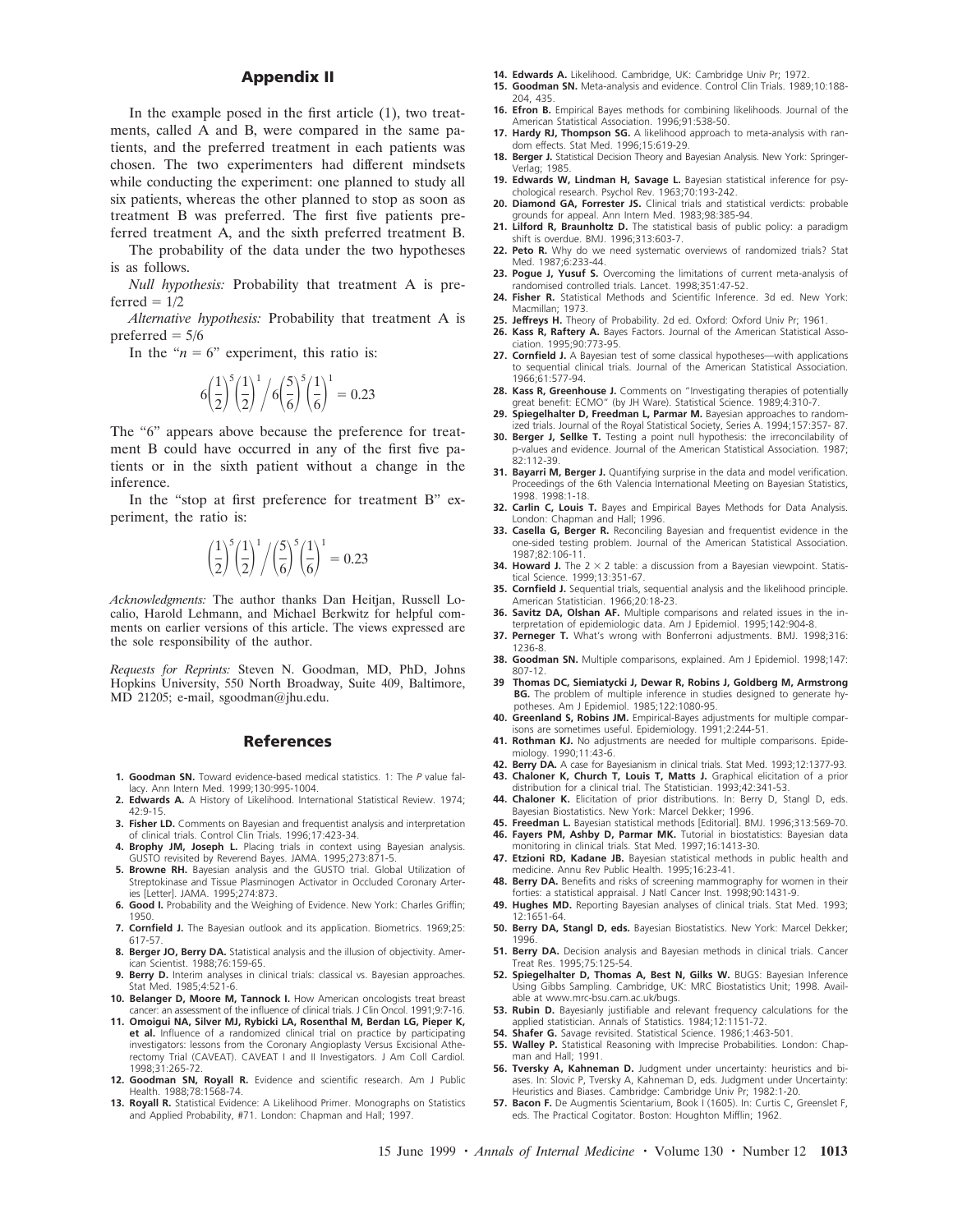## **Standing Statistics Right Side Up**

During the years I taught students about diagnostic reasoning, I would begin by explaining that the sensitivity of a diagnostic test for disease X is found by measuring how often the test result is positive in a population of patients, all of whom are known (by some independent and definitive criterion, the "gold standard") to have disease X: that is, by measuring the frequency of true-positive results in that population. A test that yields positive results in 95 of 100 diseased patients, for example, has a sensitivity of 0.95. We would then talk about test specificity—the likelihood that the same test would have a false-positive result in a population of patients known by the gold standard not to have the disease. A test that yields positive results in 10 of 100 nondiseased patients has a specificity of 0.90.

I would then ask the students to imagine that in working up a new patient, they have gotten back a positive result from a test with the above sensitivity and specificity. What would they tell the patient about his or her probability of having disease X? Their answer was almost always "95%." On the face of it, that answer seems pretty reasonable: Isn't that what you'd expect if a test were capable of detecting 95% of diseased patients? The problem is, it's wrong; worse, it actually stands diagnostic reasoning on its head.

In fact, test sensitivity and specificity are *deductive* measurements; they reason down from hypothesis (we assume the truth of the hypothesis that the patient being tested does, or does not, have the disease) to data (the likelihood that we will get a positive test result). The students' reasoning is upside down because what clinicians and patients really need to know is exactly the inverse. In short, they need an *inductive* measurement, a reasoning up from data (the test result) to hypothesis (that the patient has the disease).

Stated differently, what clinicians and patients need is a way to calculate the probability that any particular test result, positive or negative, is a true result. It is possible to make that inductive calculation, but doing so requires combining sensitivity and specificity to create something called a *likelihood* ratio, which is an overall measure of the "evidence" provided by the test result (positive or negative) itself. The likelihood ratio is then used to modify This paper is also available at http://www.acponline.org. the pretest estimate (the "prior probability") that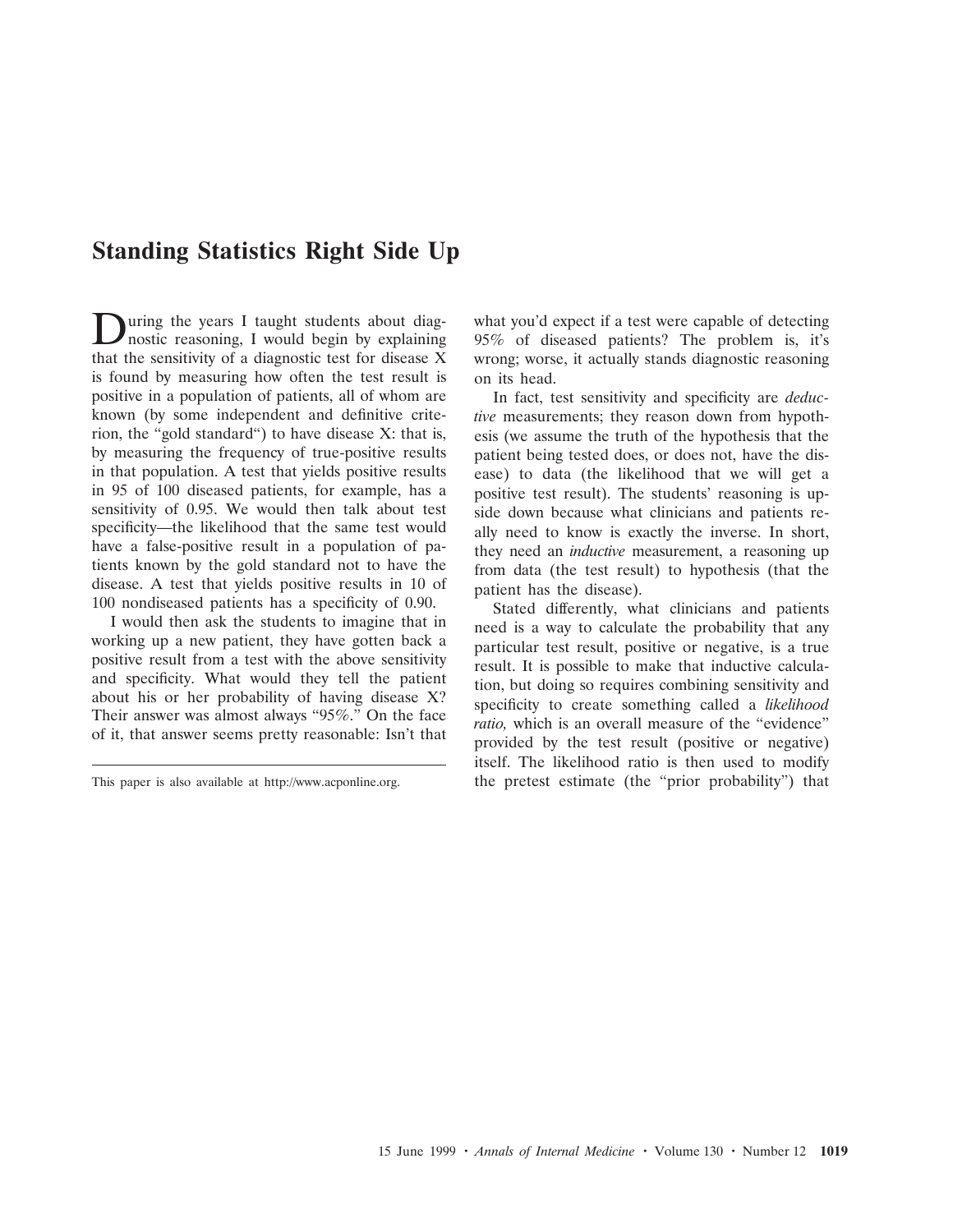the patient has the disease, thereby creating a new and better post-test estimate—sometimes known as the test's *predictive value*—of the chance that the patient has the disease. (For obvious reasons, predictive values are also known as *posterior probabilities.* Positive predictive values express the post-test likelihood that disease is present after a positive test result; negative predictive values indicate the posttest likelihood that disease is absent after a negative test result.)

Although the deductive inference in a test's sensitivity and specificity differs profoundly from the inductive inference in its predictive values, that difference is also an extremely subtle one; it was not widely appreciated in the biomedical literature until the mid-1970s (1). In a two-part article in this issue (2, 3), Goodman demonstrates how the standard statistical methods (sometimes called "frequentist" statistics) used in analyzing biomedical research, which we have come to accept as a kind of revealed truth, also stand statistical inference on its head in much the same way that students' initial attempts at diagnostic reasoning do.

The article by Goodman is not light reading. He is, however, a true hermeneut, a venerable word meaning "one who is skilled at interpretation." Those who make the effort to understand him will be rewarded with a number of important, if disconcerting, insights. Thus, just as clinicians need to know the likelihood that a particular patient has a disease given a certain test result, researchers (and those who read papers describing research) need to know the likelihood that a hypothesis is true given the data actually obtained in a particular trial or experiment. Both of these are inductive inferences. But, as Goodman points out, researchers generally resort to an inverse, deductive calculation. That is, they calculate the probability of finding the results they actually obtained, plus any more extreme results, on the assumption that a certain hypothesis is true (usually the "null hypothesis"—the assumption that the comparison groups do not differ), a concept expressed in the all-too-familiar *P* value.

The *P* value has been the subject of much criticism because a *P* value of 0.05 has been frequently and arbitrarily misused to distinguish a true effect from lack of effect. Although Goodman does not disagree with that criticism, his real concerns lie deeper, and he catalogues for us several more serious and more convoluted misinterpretations of the concepts of evidence, error, and testing. These misconceptions are particularly troubling because they confuse our ability to judge whether, over the long run of experience with many studies, "we shall not often be wrong" with our ability to judge the likelihood that each separate hypothesis tested in an individual study is true or false.

Enter Bayes theorem. Unfortunately, those ominous words, with their associations of hazy prior probabilities and abstruse mathematical formulas, strike fear into the hearts of most of us, clinician, researcher, and editor alike. But Bayesian inference immediately loses much of its menace once we realize that it is, in fact, the exact equivalent of predictive value, a concept now familiar from its wide use in diagnostic reasoning. It also helps to understand that, mathematical niceties aside, Bayes theorem is essentially a quantitative description of what we do, qualitatively, every minute of the day: use new information inductively to refine our judgments about the correctness of what we already know. In fancier language, Bayesian inference says that the most effective way to develop a new and better degree of confidence (posterior odds) in our knowledge is to combine our previous confidence, derived from sources outside a particular test or study (the prior odds), with the "evidence" from that test or study itself (the Bayes factor).

The importance of information from outside sources becomes particularly clear in considering the impact of a single diagnostic test across the full spectrum of clinical situations. Thus, the positive predictive value (posterior probability of disease) of even a fairly sensitive and specific test might be only 0.1 or 0.2 when that test is used in the "screening mode," that is, when the patient being tested is very unlikely to have the disease in the first place. In this situation, combining the "evidence"—the likelihood ratio for a positive test result—with outside information—a very low pretest (prior) probability changes that probability relatively little, unless the specificity of the test involved is almost perfect. In contrast, the positive predictive value of the *very same test* might be 0.90 to 0.95 or higher when testing in the "confirmatory mode," that is, when testing is done in a patient who is already strongly suspected of having the disease. Here, a relatively high pretest (prior) probability can become substantially higher when it is combined with the evidence from a test that has even relatively modest specificity. The *same test* can produce intermediate positive predictive values when testing is done in the "diagnostic mode," that is, when the pretest (prior) suspicion of disease is moderate to begin with.

In like fashion, the use of prior knowledge is critical in interpreting biomedical studies, and failure to take it into account can easily lead to serious misinterpretation of the "evidence." For example, a recent meta-analysis found an odds ratio of 1.66 in favor of the beneficial effects of homeopathic therapies over placebos. The associated 95% CI of 1.33 to 2.08, taken by itself, was interpreted as evidence that is "not compatible with the hypothesis that the clinical effects of homeopathy are due to placebo"